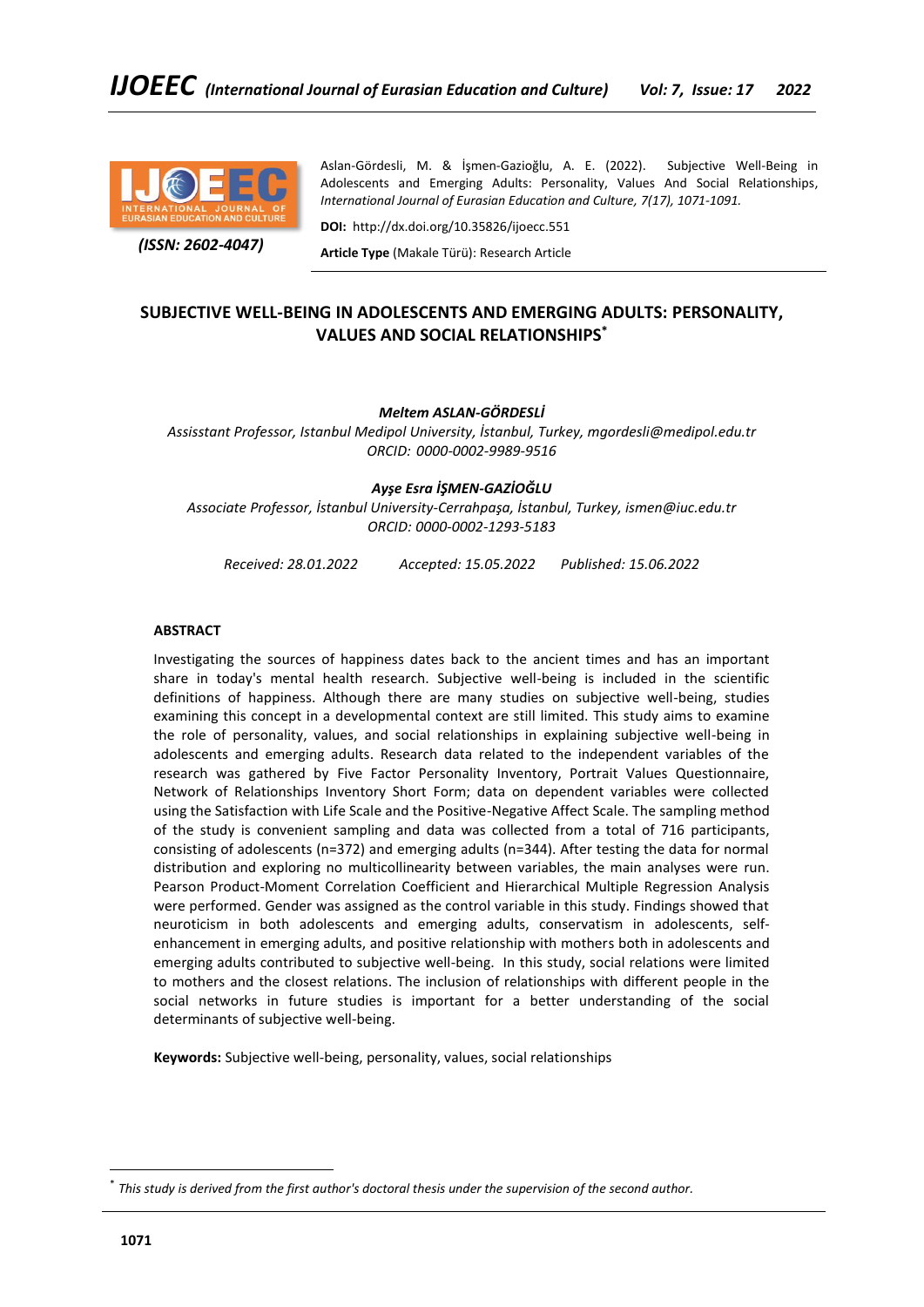## **INTRODUCTION**

Happiness is one of the important research areas of both philosophy and psychology. Seligman and Csikszentmihalyi (2000) state that Positive Psychology focuses on the specific structures of a "worth living" life. When today's positive psychology studies are examined, the concepts of well-being, psychological well-being, happiness, subjective well-being, and the components of these concepts are frequently encountered. The most comprehensive approach to subjective well-being was developed by Diener (1984). Diener's subjective wellbeing model includes both cognitive and affective processes (Diener & Lucas, 1999). While the cognitive dimension of subjective well-being is the individual's overall satisfaction with life; the affective dimension is related to situations that create positive or negative emotions (Lightsey, 1996).

There are various studies showing the correlation between the dimensions of subjective well-being and perceived satisfaction in relationships with parents (Yazıcı-Çelebi & Çelebi, 2018), self-disclosure and social support (Uygur, 2018), social problem solving (Gál et al., 2021), social support (Chen et al., 2017), future orientation (Bölükbaşı & Kırdök, 2019), personality traits (Ercan, 2019; Roysamb et al., 2018; Steel et al., 2019), values (Maciuzsek et al., 2019; Kim et al. 2018) and social relationships (Amati et al., 2018; Singh & Singh, 2020). In this study we highlighted the role of personality, values and social relationships in adolescents and emerging adults.

#### **Personality and Subjective Well-being**

While the first studies on subjective well-being focused on external factors (e.g., Wilson, 1967; cited in Oishi et al., 1999), the weak determinant role of external factors in subjective well-being and thus in life satisfaction was effective in directing subjective well-being studies to more internal factors (Tuzgöl-Dost, 2004). Personality, which is defined as a set of characteristics that are innate and shaped through interaction with the environment and that do not change easily (Eryılmaz & Ercan, 2011), is a concept closely related to subjective well-being. Researchers have brought together the results of different personality studies and reached five factors as a result of their studies (Costa & McCrae, 1988; Goldberg, 1990). Studies on the five-factor model have been carried out in different languages and cultures. In the results of the study examining the organization of personality traits represented by adjectives in Turkish, results supporting the five-factor model were obtained (Somer, 1998). According to this approach, the five factors that constitute personality are neuroticism, extraversion, openness to experience, agreeableness, and responsibility (Burger, 2006).

Personality, which is described as an unchangeable feature in the early studies, appears as a flexible structure that can change over time as studies on the subject increase. Digman (1997) defined personality at two high levels: alpha-stagnation (responsibility, emotional stability/neuroticism, and agreeableness) and beta-resilience (extraversion and openness). Factor-alpha refers to the effects of socialization, while factor-beta refers to personal growth and self-actualization. This approach was supported by several studies (DeYoung, 2006; DeYoung et al., 2007; Okwajari et al. 2019).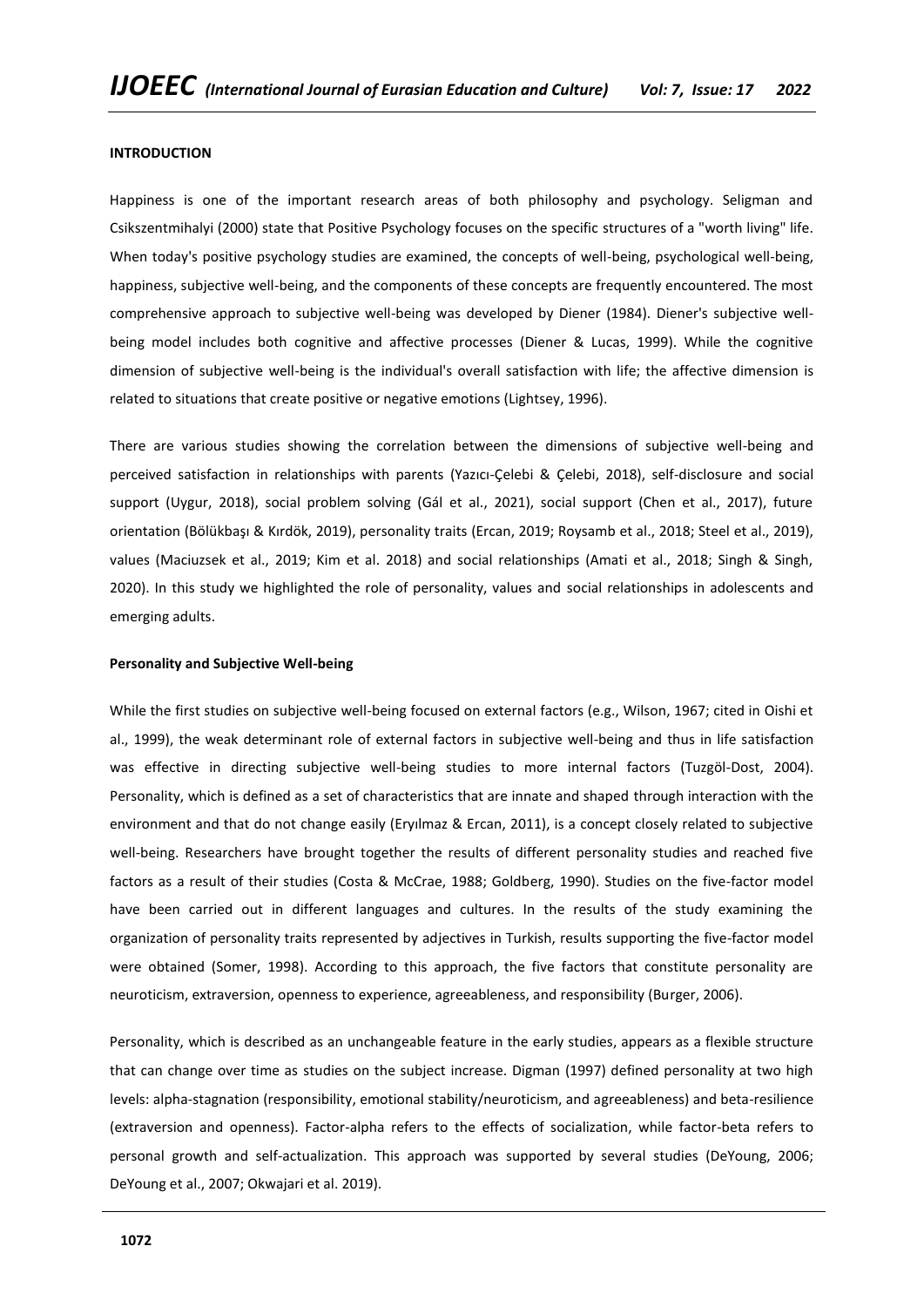When studies on subjective well-being and personality were examined, significant relationships were found between these two constructs (Lachmann et al., 2017; Okwajari et al., 2019). Subjective well-being is predicted by extraversion, emotional instability, and responsibility, as well as being predictable by agreeableness (Eryılmaz & Ercan, 2011); on the other hand, although it was stated in a different study that all dimensions of the five-factor personality traits have significant relationships with subjective well-being, it was reported that only emotional instability and extraversion were significant predictors of subjective well-being (Doğan, 2013). Reisoğlu (2014), on the other hand, stated that emotional instability, extraversion, responsibility, and openness to experience predict subjective well-being significantly.

When the related literature is examined, although the relationship between subjective well-being and personality support, it is still a controversial issue that which personality trait has a high determinant on subjective well-being in which developmental period. Therefore, in this study, the relationship between personality dimensions and subjective well-being, and the prediction of personality dimensions on subjective well-being will be discussed in the context of two developmental stages.

## **Values and Subjective Well-being**

Although personality traits seem to be as predictors of life satisfaction, when people are asked to explain their thoughts about any of their experiences, they refer to values rather than personality. Values are accepted as simple principles that guide evaluations or conceptual inferences, as well as influence attitudes and behaviors (Lopez et al., 2008) and are characteristics that differ from individual to individual. Values range from meeting people's basic and individual needs to protecting the welfare of others and even protecting the order of nature (Schwartz, 1992). Schwartz (1992, 2004), as a result of his studies in 60 countries, which was carried out in a highly representative sample, 10 value types (power, achievement, hedonism, stimulation, self-direction, universalism, benevolence, traditionality, conformity, security) and 4 high-level value dimensions (selftranscendence, conservatism, self-enhancement, openness to innovation) were found.

According to the results of Roccas, Sagiv, Schwartz, and Knafo's (2002) study, self-direction, stimulation, and universalism values were positively correlated with subjective well-being, while power and harmony were negatively correlated. Haslam, Whelan, and Bastian (2009) found a significant relationship between subjective well-being and only hedonism. Joshanloo and Ghaedi (2009) explored that subjective well-being, success and hedonism values had a positive correlation; universalism and traditionalism values showed a negative correlation. As a result of a study conducted in 25 European countries, it was found that the relationship between achievement value and subjective well-being was positive in underdeveloped countries, while it was negative in developed countries (Sortheix & Lönnqvist, 2014). When these studies on the relationships between subjective well-being and values are examined, it is observed that the results of the studies may differ according to the countries in which they are conducted.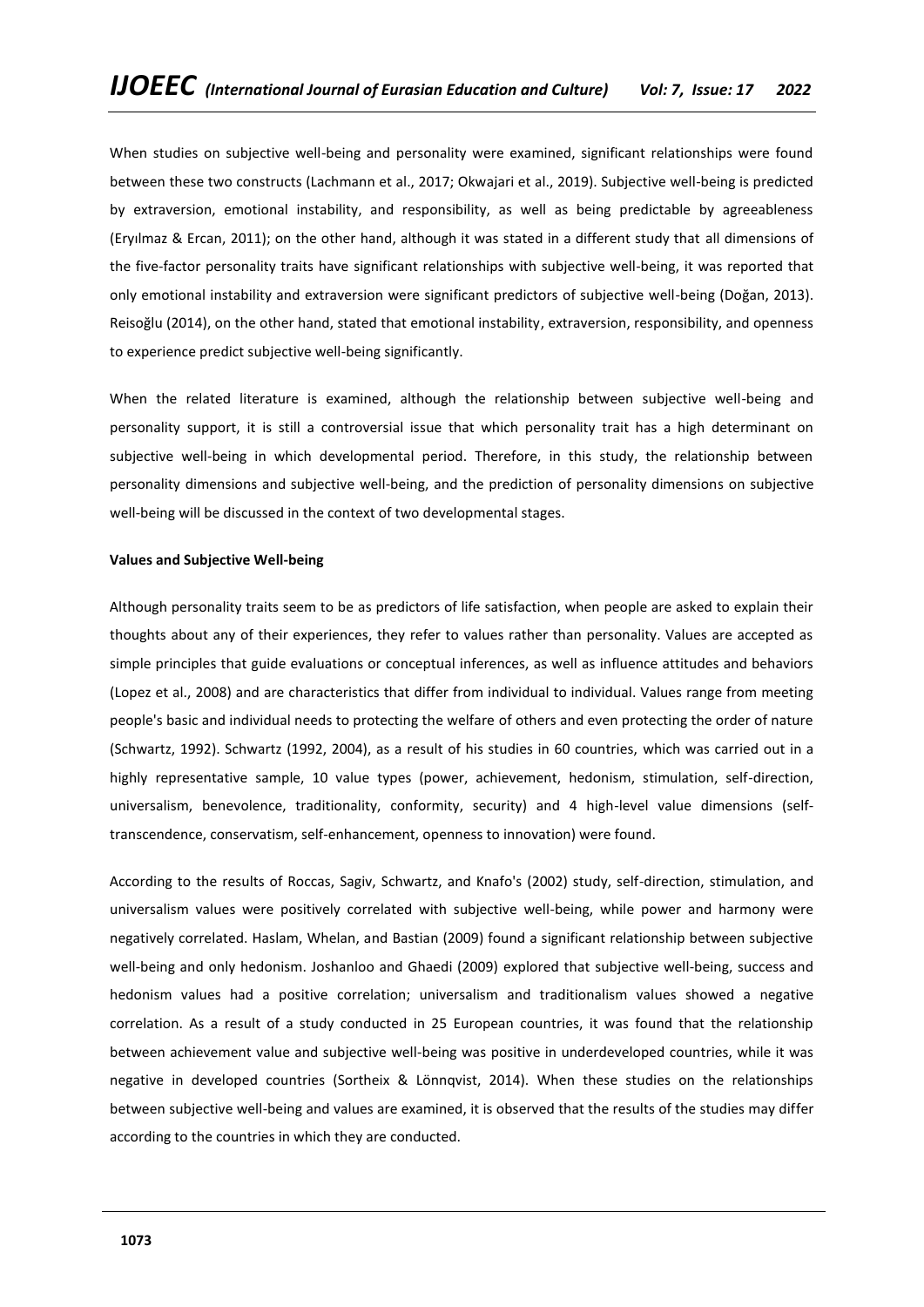#### **Social Relationships and Subjective Well-being**

According to Hume, establishing positive relationships with others is the only way to reach happiness (Haller & Hadler, 2006). Most theories of social relationships and well-being begin by explaining that an individual can obtain resources from his/her partners that he cannot obtain on his/her own because each individual's intellectual accumulation, knowledge, power, and energy exist within a certain limit. Some theorists argue that a mutual benefit in relationships has a direct impact on the happiness and well-being of individuals in a relationship. Some theorists, on the other hand, see the social relationship as a need that exists in human nature and is passed down from generation to generation (Lucas & Dyrenforth, 2006).

Since the family functions as a natural lifelong support system in all cultures, it is important to examine the social structure associated with subjective well-being. It is known that the parent-adolescent relationship is related to emotional and behavioral problems (Barber, 1996; Steinberg et al., 1991). Many changes occur in parent-child relationships during adolescence. While adolescents spend less time with their families, they increasingly focus on peers (Larson et al. 1996). Many theories, such as neo-psychoanalytic perspectives, evolutionary perspectives, and socio-cognitive perspectives, suggest that increased autonomy and individuation in adolescence leads to a temporary decrease in intimacy, an increase in conflicts, and gradually more equal power (Collins & Laursen 2004). It is well known that relationships outside the family gain more and more significance during adolescence (Giordano, 2009). Therefore, it is thought that the relationship between the quality of the individual's family and friend relationships and subjective well-being and its effect on subjective well-being should be examined in a developmental context.

In studies examining the relationship between family and friend relationships and subjective well-being, it was found that the subjective well-being averages of students who had their most satisfying experiences with people they did not know were lower than the subjective well-being averages of adolescents who had their experiences with their friends, in the school environment and with their families (Reisoğlu, 2014). The quality of a friend relationship is the most important determinant of subjective well-being (Demiret al., 2007), friendship variables explain 58% of the variance in subjective well-being in emerging adults, and friendship quality significantly predicts subjective well-being (Demir & Weitekamp, 2007), relationship satisfaction with close friends has a mediating effect on the relationship between the quality of these relationships and subjective well-being (Demir & Özdemir, 2010). When the studies related to social relationships and subjective well-being are examined, it was found that the quality of friend relationships had a very important role. In the literature on relationships and subjective well-being, there are limited studies on parents. In this study, the effect of relationship quality with best friend and mother on the subjective well-being of the high school and university students was be examined.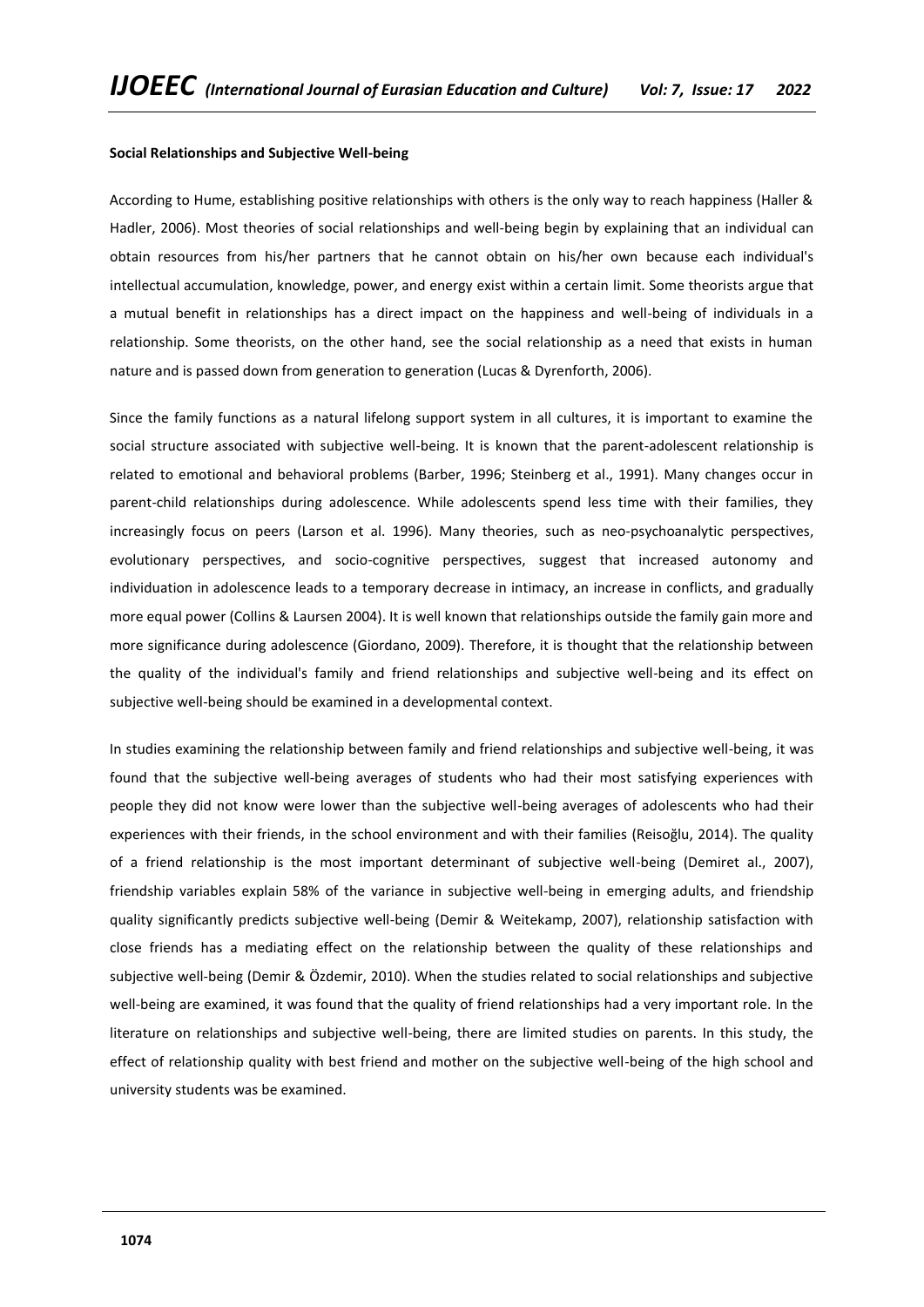#### **Age and Subjective Well-being**

It is seen that personality, values, and social relationships are examined as variables related to subjective wellbeing. However, in studies examining subjective well-being, it is stated that there are age-related differences and these differences are generally in favor of younger ones (Yazıcı-Çelebi & Çelebi, 2018). It is seen that this difference, which works in favor of the youth, is mostly explained by the high life energy (Gülcan, 2014). However, no studies were found examining the relationship of age-related differences in subjective well-being with other personal and social variables that have the potential to change depending on age, and the predictive role of these variables in subjective well-being. This study aims to examine the roles of personality, values, and social relationships as predictors of subjective well-being in high school and university students in a developmental context. Within the framework of this main purpose, research questions were formed:

(1) Do subjective well-being scores differ in adolescents and emerging adults? (2) Is there a significant relationship between the subjective well-being levels of adolescents and their personality traits, values, and social relationships? (3) Is there a significant relationship between the subjective well-being levels of emerging adults and their gender, personality traits, values, and social relationships? (4) Do gender, personality traits, values, and social relationships significantly predict the subjective well-being levels of adolescents? (5) Do gender, personality traits, values, and social relationships significantly predict the subjective well-being levels of emerging adults?

#### **METHOD**

The study is in relational model. In the relational screening model, the main purpose is to determine the relationships between two or more variables. Accordingly, in this study, the existence of covariance between the variables that are theoretically expected to be related is examined (Karasar, 2006).

#### **Sample**

The sample of the study was determined with convenience sampling method. Convenience sampling involves taking sample elements that are easily accessible to the researcher. This sampling is the sampling used when it is sometimes very difficult for the researcher to design and reach the sample and sometimes it is impossible to determine all the elements of the universe (Monetle, Sullivan, & De Jong, 1990). To test the research questions, data were collected in 2016 from a total of 761 people living in Istanbul, consisting of adolescents and emerging adults. However, 45 incompletely filled data were removed and analyzes were carried out with 716 participants. When the distribution of the sample according to gender was examined, it was found that 318 female (44.4%) and 398 male (55.6%) participants formed the sample. The classifications of Santrock (2012) and Bee & Boyd (2015) were used to determine the developmental stages of the participants. Accordingly, 372 of the participants (52%) were in adolescence, and 344 of them were in emerging adulthood (48%). The age range of the participants in the sample is between 14-30 and the average age is 18.60.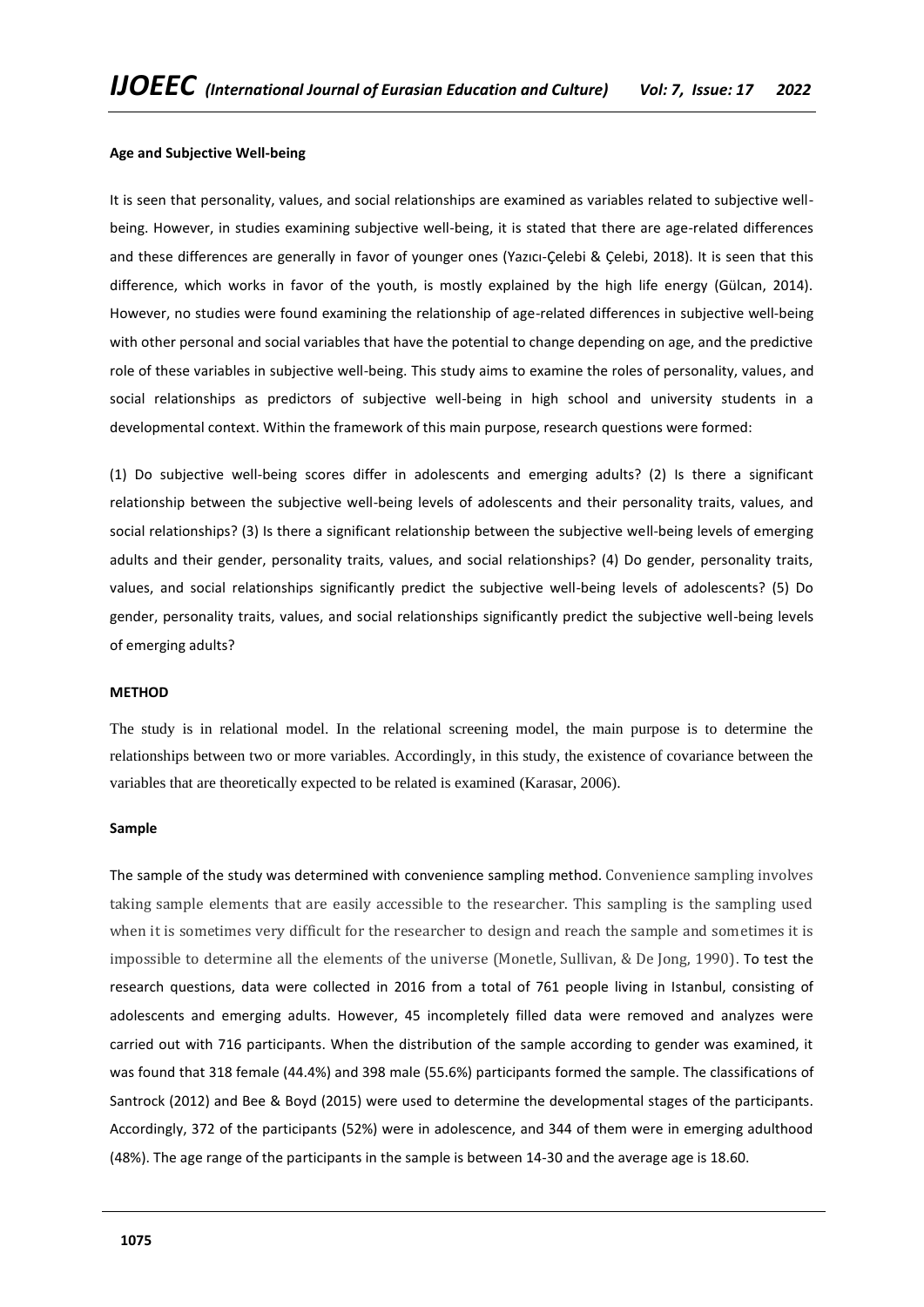## **Instruments**

## *Satisfaction with Life Scale-SWLS*

The Satisfaction with Life Scale-SWLS (Diener et al., 1984) developed to measure life satisfaction, which is the cognitive dimension of subjective well-being, is a 5-item scale used to measure an individual's life satisfaction as a whole. The internal consistency coefficient was found as .87. The internal consistency coefficient of the Turkish version of the scale was found as .89 (Aydın, 1999). Cronbach's alpha was found .83 in the current study.

## *Positive-Negative Affect Scale-PANAS*

The Positive and Negative Affect Scale was used to measure the affection of subjective well-being. The scale was developed by Watson, Clark, and Tellegen (1988) to measure the two basic dimensions of affect structure: positive affect and negative affect. The application of the Turkish version of the scale, the internal consistency coefficient of positive affect was found as .80 and the internal consistency coefficient of negative affect as .82 (Aydın, 1999). In the current study Cronbach's alpha were found .80 for both subscales.

## *The Five Factor Personality Inventory-FFPI*

The FFPI was developed by John and Srivastava (1999). The scale consists of 44 items and has five subdimensions. These sub-dimensions are; "extraversion", "agreeableness", "consciousness", "neuroticism" and "openness to experience" were determined. In the study conducted for the university sample in Turkey, the reliability of the sub-dimensions varied between 0.64 and 0.77 (Sümer et al., 2005), and the reliability of the sub-dimensions for high school students varied between .76 and .83 (Demirbaş, 2014). Cronbach's alpha of the subscales were found between .65 and .76 in the current study.

## *Portrait Values Questionnaire-PVQ*

The Portrait Values Questionnaire, which was developed by Schwartz et al. (2001), and measures the value orientations of individuals, is a 6-point Likert-type scale consisting of 10 sub-dimensions. The questionnaire was adapted into Turkish by Demirutku (2007) and both the internal consistency and test-retest reliability coefficients of the ten value types were found between .65 and .82. Cronbach's alpha of the subscales were found between .76 and .79 in the current study.

## *Network of Relationships Inventory-NRI*

The Relationship Network Inventory was prepared based on Weiss's (1974) and Sullivan's (1953) theoretical explanations on social needs and social provisions (Furman & Buhrmester, 1985). With the concept of provision, it is emphasized what the social needs of the individual are necessary for effective social functioning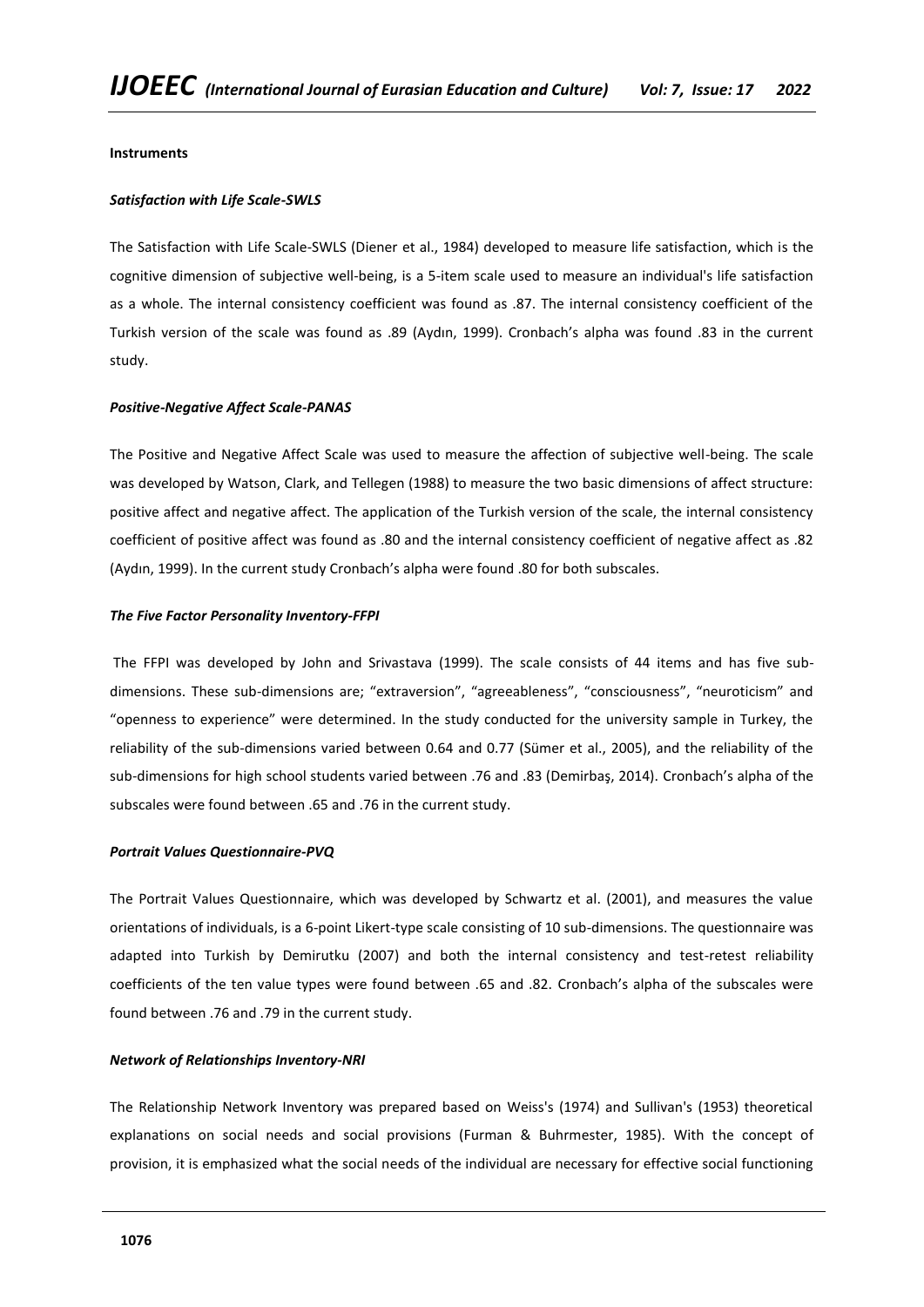and well-being and to what extent these needs are satisfied. Furman and Buhrmester (2010) aimed to measure these provisions in general in the Relationship Network Inventory-Short Form and named this general measure as "Positive Attributes". In addition to the positive qualities, there is another dimension that measures the negative qualities of the relationship. The Turkish adaptation of the scale was carried out for the age range of 14-25 (Aslan-Gördesli & İşmen-Gazioğlu, 2017). It was found that the internal consistency coefficient of the scale was between .74 and .89. In the current study Cronbach's alpha was found between .80 and .88.

## **Process**

The statistical assumptions of hierarchical multiple regression were tested before conducting the statistical analysis. First, given five independent variables were included in the analysis, a sample size of 761 was considered adequate. Second, residual and scatter plots indicated that the assumptions of normality, linearity, and homoscedasticity were met for this study. Finally, as tolerance and VIF values were within acceptable limits, no multicollinearity was identified between variables (Tabachnick and Fidell, 2001). It was thought that the order of adding the independent variables in this study to the hierarchical regression model would be more meaningful in terms of evaluating the results of the research, if the relevant field experts were made in an increasing order in terms of interventionability. In the literature review for the ranking of independent variables in hierarchical regression analysis, it was observed that personality was associated with the observed basic tendencies (nature) and values were associated with external effects (nurture) as a result of the Five Factor Theory (Olver & Mooradian, 2003). For this reason, in the hierarchical regression analysis, gender, personality, values and social relations were followed.

In the statistical analysis of the data, independent samples t-test, Pearson Product Moments Correlation Matrix, and Hierarchical Regression Analysis techniques were used. These analyzes were made using the SPSS 22.0 package program.

#### **FINDINGS**

According to the findings of the independent samples t-test, which was conducted to test whether the subjective well-being scores of the participants differ according to the developmental period, adolescents' life satisfaction and positive affect scores were significantly higher than young adults' life satisfaction and positive affect scores (p< .01), while negative affect scores did not differ (p>05).

For second and third questions of the research, Pearson Correlation Analysis were run separately in adolescents and emerging adults (Table 1). When the relationships between personality traits and subjective well-being among adolescents were examined; 1) A significant positive correlation (r=.17, .42, respectively, p<.01) was found between extraversion and life satisfaction (r=.17, p<.01), and positive affect (r=.42,p<.01), while a significant negative correlation was found between extraversion and negative affect (r=-.12, p<.01)2). A significant negative correlation was found between neuroticism and life satisfaction (r=-.26, p<.01), while a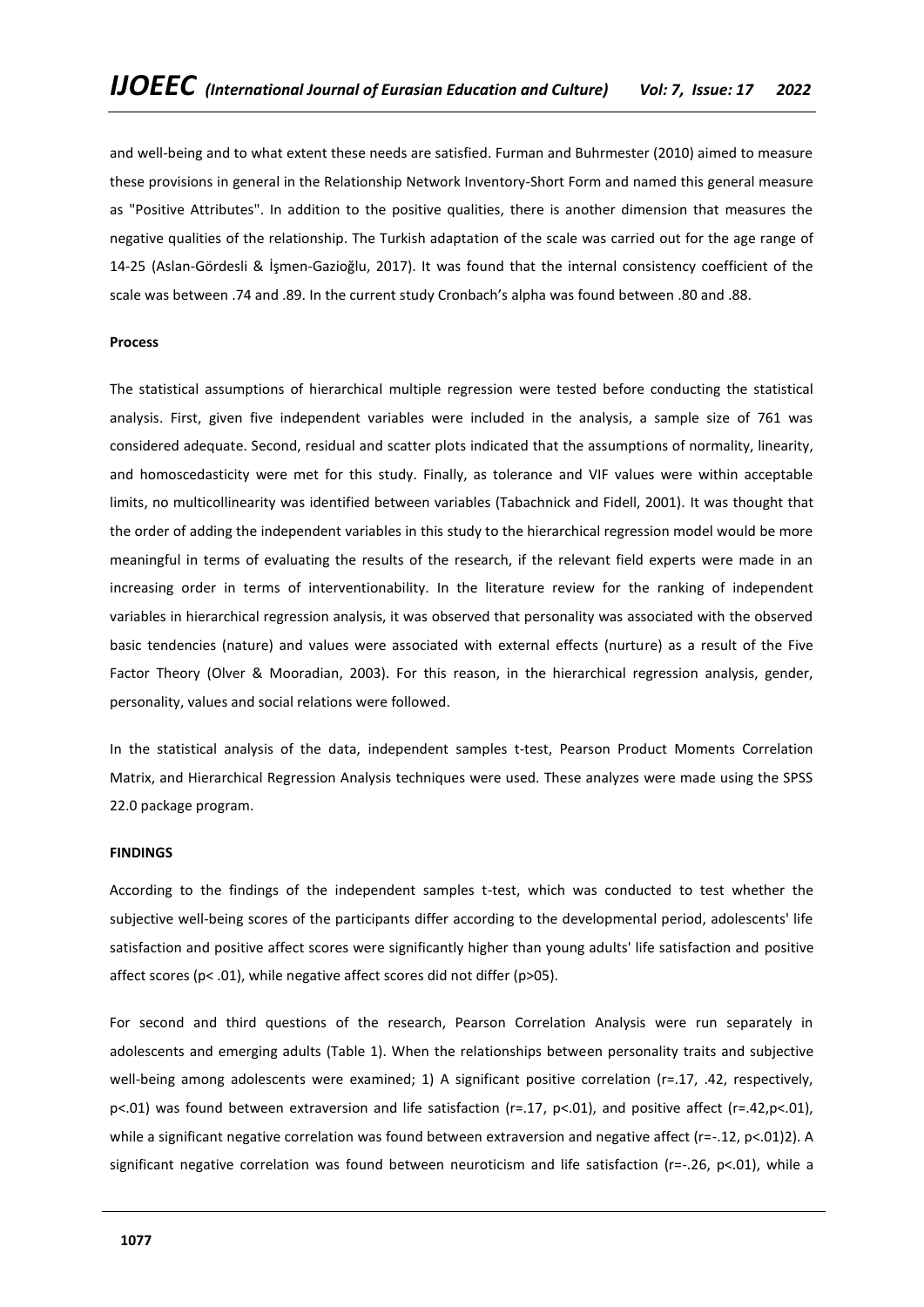significant positive correlation was found between neuroticism and negative affect (r=.62, p<.01), 3) A significant positive correlation (r=.10, p<.01) was found between consciousness and life satisfaction, while a significant negative correlation ( $r=-.34$ ,  $p<-.01$ ) was found between consciousness and affect, 4) A significant positive correlation (r=.22, .34, respectively; p<.01) was found between responsibility and life satisfaction, and positive affect, while a significant negative correlation (r=-.23, p<.01) was found between responsibility and negative affect, and 5) A significant positive correlation (r=.37, p<.01) was found between openness to experience and positive affect.

|                    |           |                          | Life |                   | Positive     | Negative            |       |           |
|--------------------|-----------|--------------------------|------|-------------------|--------------|---------------------|-------|-----------|
|                    |           |                          |      | Satisfaction      | Affect       | Affect              |       |           |
|                    |           |                          | N    | $\mathsf{r}$      | $\mathsf{r}$ | $\mathsf{r}$        | M     | <b>SD</b> |
|                    |           | Personality Extraversion | 387  | $.17***$          | $.42***$     | $-.12***$           | 28.11 | 5.85      |
|                    |           | Neuroticism              | 387  | $-.26**$          | $-.08$       | $.62**$             | 23.62 | 5.99      |
|                    |           | Consciousness            | 387  | $.10^*$           | .08          | $-.34**$            | 32.45 | 5.23      |
|                    |           | Responsibility           | 387  | $.22***$          | $.34***$     | $-.23**$            | 30.06 | 5.97      |
|                    |           | Open. to Exp.            | 387  | .02               | $.37***$     | $-.07$              | 36.67 | 6.38      |
| Adolescents Values |           | Self-transc.             | 387  | .05               | $.32**$      | $-.09$              | 49.12 | 7.42      |
|                    |           | Self-enhance.            | 387  | .01               | $.36***$     | $.10*$              | 43.80 | 8.44      |
|                    |           | Open. to Ch.             | 387  | $-.01$            | $.41***$     | .03                 | 48.70 | 7.34      |
|                    |           | Conservatism             | 387  | $.22***$          | $.30**$      | $-.02$              | 56.74 | 10.55     |
|                    | Social    | Pos. Rel. with Mot.      | 387  | $.34***$          | $.26***$     | $-.15***$           | 27.85 | 5.09      |
|                    | Relations | Neg. Rel. with Mot.      | 387  | $-.26***$         | .01          | $.37***$            | 15.36 | 5.69      |
|                    |           | Pos. Rel. with Fr.       | 387  | .07               | $.29***$     | $-.04$              | 26.68 | 5.10      |
|                    |           | Neg. Rel. with Fr.       | 387  | $-.04$            | .09          | $.24***$            | 13.46 | 5.59      |
|                    |           | Personality Extraversion | 374  | $.20***$          | $.55***$     | $-.31***$           | 27.24 | 5.92      |
|                    |           | Neuroticism              | 374  | $-.34**$          | $-.21***$    | $.66***$            | 23.79 | 6.05      |
|                    |           | Consciousness            | 374  | $.19***$          | $.14*$       | $-.35***$           | 34.01 | 5.03      |
|                    |           | Responsibility           | 374  | $.33***$          | .42**        | $-.36***$           | 32.13 | 5.88      |
|                    |           | Open. to Exp.            | 374  | $.11*$            | $.50**$      | $-.14**$            | 37.23 | 5.95      |
| Emerging           | Values    | Self-transc.             | 374  | $.13*$            | $.27***$     | $-.11$ <sup>*</sup> | 51.23 | 5.72      |
| Adults             |           | Self-enhance.            | 374  | .06               | $.45***$     | .0                  | 42.17 | 8.78      |
|                    |           | Open. to Ch.             | 374  | .10               | $.47***$     | $-.05$              | 47.71 | 7.22      |
|                    |           | Conservatism             | 374  | .20 $^{\ast\ast}$ | $.20***$     | $-.03$              | 61.09 | 8.52      |
|                    | Social    | Pos. Rel. with Mot.      | 374  | $.39***$          | $.29***$     | $-.14*$             | 26.62 | 5.16      |
|                    | Relations | Neg. Rel. with Mot.      | 374  | $-.18*$           | .08          | $.22***$            | 12.72 | 5.13      |
|                    |           | Pos. Rel. with Fr.       | 374  | $.26**$           | $.28***$     | $-.13*$             | 26.05 | 5.02      |
|                    |           | Neg. Rel. with Fr.       | 374  | $-.07$            | .06          | .10                 | 11.16 | 4.43      |

**Table 1.** Relationships Between Variables According to the Developmental Period

*Note: \*p<.05, \*\*p<.01, \*\*\* Open. To Exp.= Openness to experience, Self-transc.=Self-transcendence, Self-enhance.= Selfenhancement, Open to Ch.= Openness to change, Pos. Rel. with Mot.= Positive relations with mother, Neg. Rel. with Mot.= Negative relations with mother, Pos. Rel. with Fr.= Positive relations with friend, Neg. Rel. with Fr.= Negative relations with friend.* 

When the relationships between personality traits and subjective well-being among emerging adults were examined; 1) A significant positive correlation was found between extraversion and life satisfaction, and positive affect (r=.20, .55, respectively; p<.01) , while a significant negative correlation was found between extraversion and negative affect (r= -.31, p<.01), 2) A significant negative correlation was found between neuroticism and life satisfaction ( $r=-.34$ ,  $-.22$ ;  $p<.01$ ), and positive affect, while a significant positive correlation was found between neuroticism and negative affect (r=.66, p<.01), 3) A significant positive correlation was found between agreeableness and life satisfaction, and positive affect (r=.19, .14; p<.01), while a significant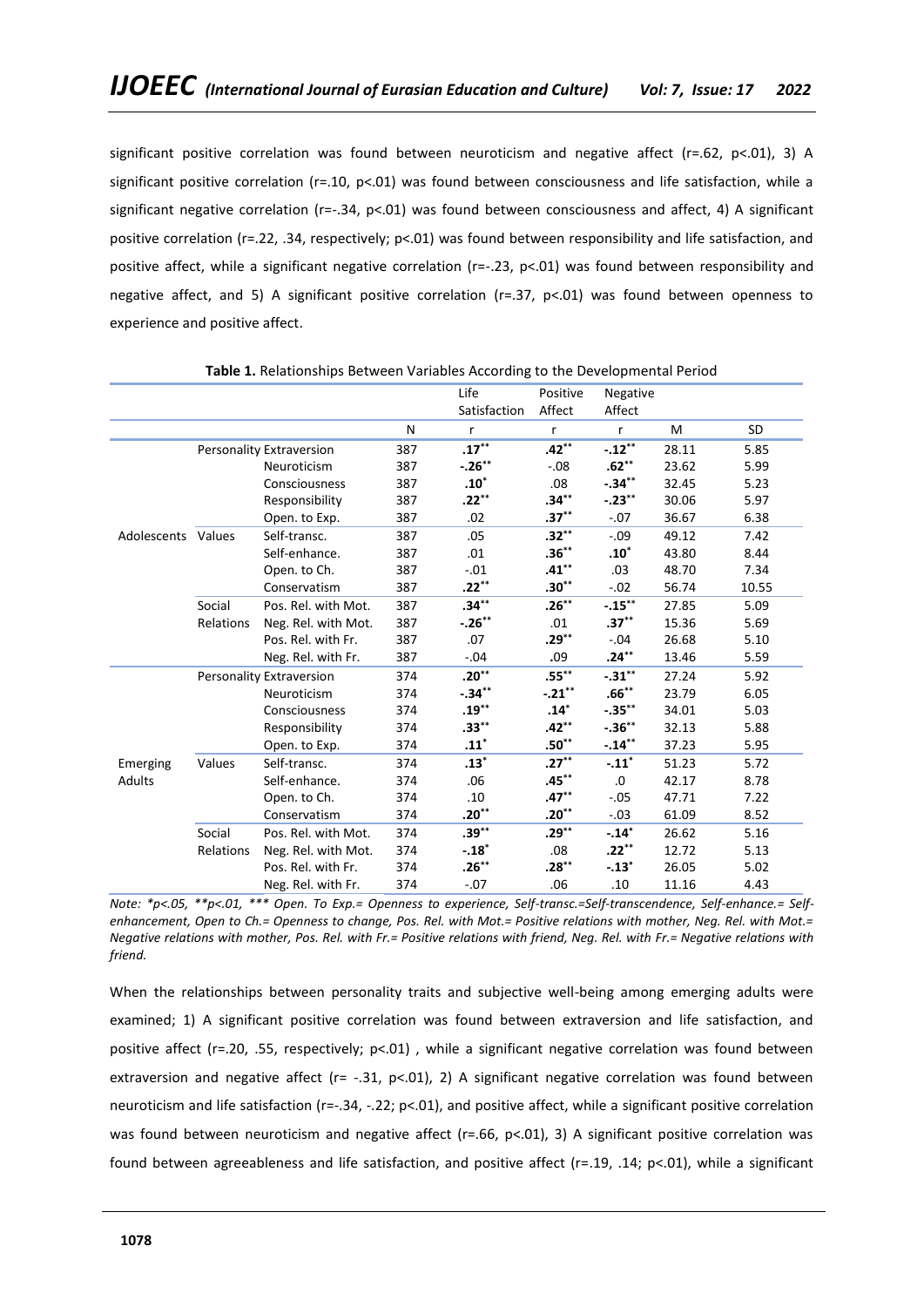negative correlation was found between agreeableness and negative affect (r=.-.34, p<.01), 4) A significant positive correlation was found between responsibility and life satisfaction, and positive affect (r=.33, .42; p<.01), while a significant negative correlation was found between responsibility and negative affect(r=-.36; p<.01), and 5) A significant positive correlation was found between openness to experience and life satisfaction and positive affect (r= .11, .50; p<.01), while a significant negative correlation was found between openness to experience and negative affect(r=-.14, p<.01).

When the relationships between values and subjective well-being among adolescents were examined; 1) A significant correlation was found between life satisfaction versus conservatism(r= .22, p<.01) , 2) A significant correlation was found between positive affect and self-transcendence, self-enhancement, openness to change, and conservatism (r= .36, .41, .30, .26; p<.01) 3) A significant correlation was found between negative affect and self-enhancement ( $r=10$ ,  $p<01$ ). When the relationships between values and subjective well-being among emerging adults were examined; 1) A significant correlation was found between life satisfaction and selftranscendence (r=.13, p<.01), 2) A significant correlation was found between positive affect and selftranscendence, self-enhancement, openness to change, and conservatism (r= .31, .47, .48, .23, respectively; p<.01), and 3) A significant correlation was found between negative affect and self-transcendence (r=. -11, p<.01).

Finally, the relationships between the variables were examined in the context of social relationships according to the developmental period. Accordingly, among adolescents, significant correlations were found between life satisfaction and positive relationship with mother ( $r=.34$ ,  $p<.01$ ) and negative relationship with mother ( $r=-.24$ , p<.01), between positive affect and positive relationship with mother and positive relationship with a friend  $(r=0.26, 0.29, -0.12; p<0.01)$ , and between negative affect and positive relationship with mother, negative relationship with mother and negative relationship with a friend (r= -.15, .37, .24; p<.01). Among emerging adults, significant correlations were found between life satisfaction and positive relationship with mother, negative relationship with mother and positive relationship with a friend (r= .39, -.18, .26, respectively; p<.01), between positive affect and positive relationship with mother and positive relationship with a friend (r=.29 r=.28, respectively; p<.01), and between negative affect and positive relationship with mother, negative relationship with mother and positive relationship with a friend (r= .-14, .22, -.13; p<.01).

Hierarchical regression analysis was conducted to determine whether gender, personality traits, values, and social relationships significantly predicted the subjective well-being levels of adolescents, which is the fourth question of the study (Table 2). According to the hierarchical regression analysis, gender significantly predicts life satisfaction in adolescents ( $p<01$ ), and when personality traits are added to the model, extraversion, neuroticism, and responsibility have a significant effect on the model (p<.01). In the third stage, values were added to the model, and it was observed that the conservatism value had a significant effect on the model, but the responsibility personality dimension lost its effect (p.>.01). Finally, with the addition of social relationships to the model in the 4th stage, it was observed that the positive relationship with mother both increased the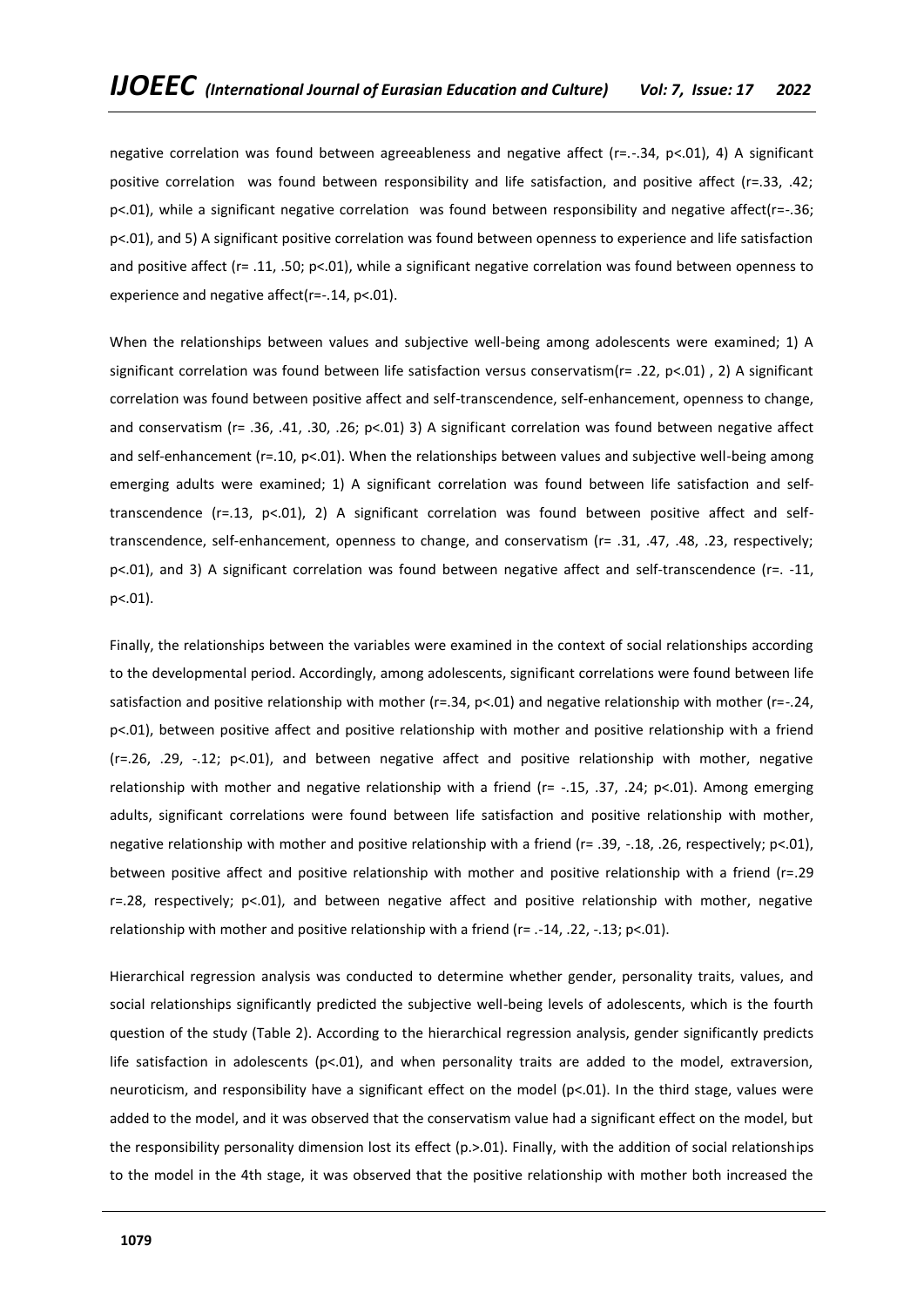explanatory power of the model (p<.01) and this increase had an effect on the significance of the model at the p<.01 level. In the 4th stage, it was found that the significant effects of gender, extraversion, neuroticism, and conservatism continued on the model.

|        |        |            |                          |         | ס~י       |            |                        |        |                        |                    |                        |        |           |          |  |
|--------|--------|------------|--------------------------|---------|-----------|------------|------------------------|--------|------------------------|--------------------|------------------------|--------|-----------|----------|--|
|        |        |            | <b>Life Satisfaction</b> |         |           |            |                        |        | <b>Positive Affect</b> |                    | <b>Negative Affect</b> |        |           |          |  |
|        |        |            | Adj.<br>R <sup>2</sup>   | B       | <b>SE</b> | β          | Adj.<br>R <sup>2</sup> | В      | SE                     | β                  | Adj.<br>R <sup>2</sup> | В      | <b>SE</b> | β        |  |
| Step 1 | Cont.  | Gen.       | .02                      | $-1.23$ | .46       | $-.14**$   | .00                    |        |                        |                    | .00                    | .20    | .95       | .01      |  |
| Step 2 | Cont.  | Gen.       | .12                      | $-1.30$ | .44       | $-.14**$   | .33                    | .56    | .78                    | .03                | .40                    | .32    | .75       | .02      |  |
|        | Pers.  | Ext.       |                          | .12     | .04       | $.15***$   |                        | .55    | .07                    | $.35***$           |                        | $-.03$ | .07       | $-.02$   |  |
|        |        | Neo.       |                          | $-.15$  | .04       | $-.19***$  |                        | .03    | .07                    | .02                |                        | .86    | .07       | $.55***$ |  |
|        |        | Agr.       |                          | .02     | .05       | .03        |                        | $-.07$ | .08                    | $-.04$             |                        | $-.28$ | .08       | $-.16**$ |  |
|        |        | Conc.      |                          | .14     | .04       | $.18***$   |                        | .46    | .07                    | $.30**$            |                        | $-.12$ | .06       | $-.08$   |  |
|        |        | <b>OE</b>  |                          | $-.04$  | .04       | $-.06$     |                        | .34    | .06                    | $.24***$           |                        | $-.03$ | .06       | $-.02$   |  |
| Step 3 | Cont.  | Gen.       | .15                      | $-1.26$ | .44       | $-0.14***$ | .40                    | .54    | .78                    | .03                | .42                    | .39    | .74       | .02      |  |
|        | Pers.  | Ext.       |                          | .14     | .04       | $.17***$   |                        | .48    | .07                    | $.31***$           |                        | $-.01$ | .07       | $-.01$   |  |
|        |        | Neo.       |                          | $-.15$  | .04       | $-.20**$   |                        | $-.04$ | .07                    | $-.03$             |                        | .85    | .07       | $.54***$ |  |
|        |        | Agr.       |                          | $-.002$ | .05       | $-.003$    |                        | $-.15$ | .08                    | $-.09$             |                        | $-.32$ | .08       | $-.18**$ |  |
|        |        | Conc.      |                          | .08     | .04       | .10        |                        | .32    | .07                    | $.21***$           |                        | $-.22$ | .07       | $-.14**$ |  |
|        |        | OE         |                          | $-.005$ | .04       | $-0.006$   |                        | .27    | .07                    | $.12***$           |                        | .03    | .07       | .02      |  |
|        | Values | <b>ST</b>  |                          | $-.04$  | .04       | $-.06$     |                        | .02    | .07                    | .02                |                        | $-.08$ | .07       | $-.06$   |  |
|        |        | <b>SE</b>  |                          | .04     | .04       | .08        |                        | .12    | .06                    | $.11$ <sup>*</sup> |                        | .06    | .06       | .06      |  |
|        |        | <b>OC</b>  |                          | $-.06$  | .05       | $-.09$     |                        | .15    | .08                    | $.12***$           |                        | $-.07$ | .08       | $-.05$   |  |
|        |        | Cons.      |                          | .09     | .03       | $.20***$   |                        | .18    | .05                    | $.17***$           |                        | .14    | .05       | $.16***$ |  |
| Step 4 | Cont.  | Gen.       | .20                      | $-1.12$ | .43       | $-.12***$  | .44                    | .82    | .72                    | .05                | .45                    | .51    | .73       | .03      |  |
|        | Pers.  | Ext.       |                          | .14     | .04       | $.17***$   |                        | .43    | .07                    | $.28***$           |                        | $-.01$ | .07       | $-.01$   |  |
|        |        | Neo.       |                          | $-.12$  | .04       | $-.16***$  |                        | $-.11$ | .07                    | $-.07$             |                        | .79    | .07       | $.51***$ |  |
|        |        | Agr.       |                          | $-.04$  | .05       | $-.04$     |                        | $-.16$ | .08                    | $-.09$             |                        | $-.26$ | .08       | $-.14**$ |  |
|        |        | Conc.      |                          | .04     | .04       | .05        |                        | .34    | .07                    | $.22***$           |                        | $-.15$ | .07       | $-.10*$  |  |
|        |        | <b>OE</b>  |                          | .006    | .04       | .008       |                        | .27    | .07                    | $.18***$           |                        | .02    | .07       | .01      |  |
|        | Values | ST         |                          | $-.04$  | .04       | $-.07$     |                        | .07    | .07                    | .06                |                        | $-.03$ | .07       | $-.02$   |  |
|        |        | <b>SE</b>  |                          | .04     | .03       | .06        |                        | .10    | .06                    | .10                |                        | .06    | .06       | .05      |  |
|        |        | OtoC       |                          | $-.07$  | .05       | $-.11$     |                        | .13    | .07                    | .10                |                        | $-.05$ | .08       | $-.04$   |  |
|        |        | Cons.      |                          | .06     | .03       | $.14*$     |                        | .11    | .05                    | .12                |                        | .13    | .05       | $.14*$   |  |
|        | Soc.   | PwM        |                          | .21     | .05       | $.24***$   |                        | .22    | .08                    | $.12***$           |                        | $-.05$ | .08       | $-.03$   |  |
|        | Rel.   | <b>NwM</b> |                          | $-.07$  | .05       | $-.09$     |                        | .18    | .08                    | $.11*$             |                        | .21    | .08       | $.13***$ |  |
|        |        | PwF        |                          | $-.001$ | .05       | $-.001$    |                        | .14    | .08                    | .08                |                        | $-.08$ | .08       | $-.04$   |  |
|        |        | <b>NwF</b> |                          | $-.03$  | .04       | $-.04$     |                        | .20    | .07                    | $.12***$           |                        | .21    | .07       | $.12***$ |  |

**Table 2.** Personality, Values, and Social Relationships as Predictors of Life Satisfaction, Positive Affect and Negative Affect in Adolescents

*Note. Predictors were entered in four blocks: Block 1 included gender (1=girls, 0=boys); Block 2 included personality variables (extraversion, neuroticism, agreeableness, conscientiousness, openness to experience); Block 3 included value variables (self-transcendence, self-enhancement, openness to change, conservation); Block 4 included social relationship variables (positive relationship with mother, negative relationship with mother, positive relationship with a friend, negative relationship with a friend). \*p< .05. \*\*p< .01.*

It is understood that neuroticism had a negative effect on adolescents' life satisfaction at all stages of the model, while extraversion and conservatism had a positive effect. Gender did not have a significant effect on positive affect, which is another dimension of subjective well-being (p>.05), and when personality traits were added to the model in the second stage, extraversion, responsibility, and openness to experience contributed significantly to the explanatory power of the model (p<.01), when values were added to the model in the third stage, the values of self-enhancement, openness to change conservatism contributed significantly to the explanatory power of the model (p<.01), when social relationships were added to the model in the fourth stage, it was found that positive and negative relationship with mother and negative relationship with friend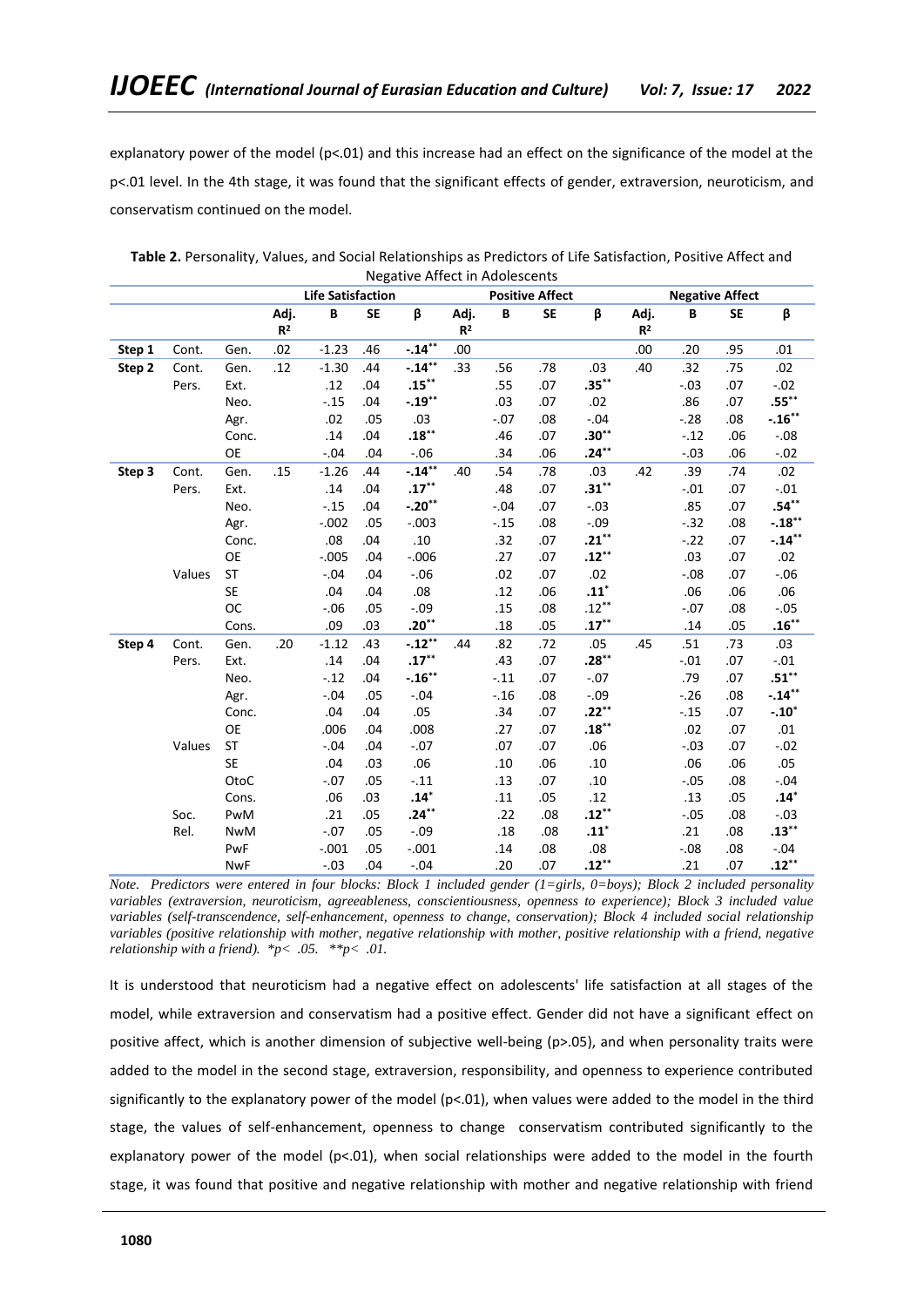increased the explanatory power of the model to 44% and this increase had a statistically significant effect (p<.01). When the direction of the effect of the variables affecting the model is examined, it was found that neuroticism had a negative effect, positive and negative relationship with mother, and negative relationship with friend had a positive role (p<.01).

Finally, the predictors of adolescents' negative affects were studied. Accordingly, gender did not have a significant effect on the negative affect, when personality traits were added to the model in the second stage, extraversion and neuroticism had a significant effect on the model (p<.01), and in the third stage, the value of conservatism significantly increased the explanatory power of the model (p<.01), and in the fourth stage, the addition of social relationships to the model and the negative relationship with mother and the negative relationship with friend had a significant effect on the model (p<.01). At this stage of the model, it was observed that negative affect in adolescents was significantly affected by neuroticism, agreeableness, and responsibility from personality dimensions; conservatism from values; and negative relationship with mother and friend from social relationships.

Hierarchical regression analysis was conducted to determine whether the subjective well-being levels of emerging adults were significantly predicted by gender, personality traits, values, and social relationships, which was the fifth question of the study (Table 3). According to hierarchical regression analysis, it was found that gender did not significantly predict life satisfaction in emerging adults, and when personality traits were added to the model, neuroticism and responsibility had a significant effect (Sig. F. Change=.000), when values were added to the model in the third stage, it was found that conservatism affected the model, but this effect was not significant (p>.05), and finally, when social relationships were added to the model in the fourth stage, it was found that the positive relationship with mother both increased the explanatory power of the model and this increase is statistically significant ( $p<01$ ). It was found among emerging adults that life satisfaction effected neuroticism negatively, while responsibility and positive relationship with mother effected positively.

According to hierarchical regression analysis, positive affect in emerging adults did not differ significantly according to gender, and when personality traits were added to the model in the second stage, extraversion, responsibility, and openness to experience contributed significantly to the explanatory power of the model (p<.01), when values were added to the model in the third stage, self-enhancement contributed significantly to the explanatory power of the model ( $p<.01$ ); when social relationships were added to the model in the fourth stage, the positive relationship with mother and the negative relationship with mother increased the explanatory value of the model to 55% and this increase had a statistically significant effect ( $p$ <.01). Extraversion, responsibility, openness to experience, self-enhancement, and positive relationship with mother positively predicted positive affect in emerging adults; while the negative relationship with mother predicted negatively.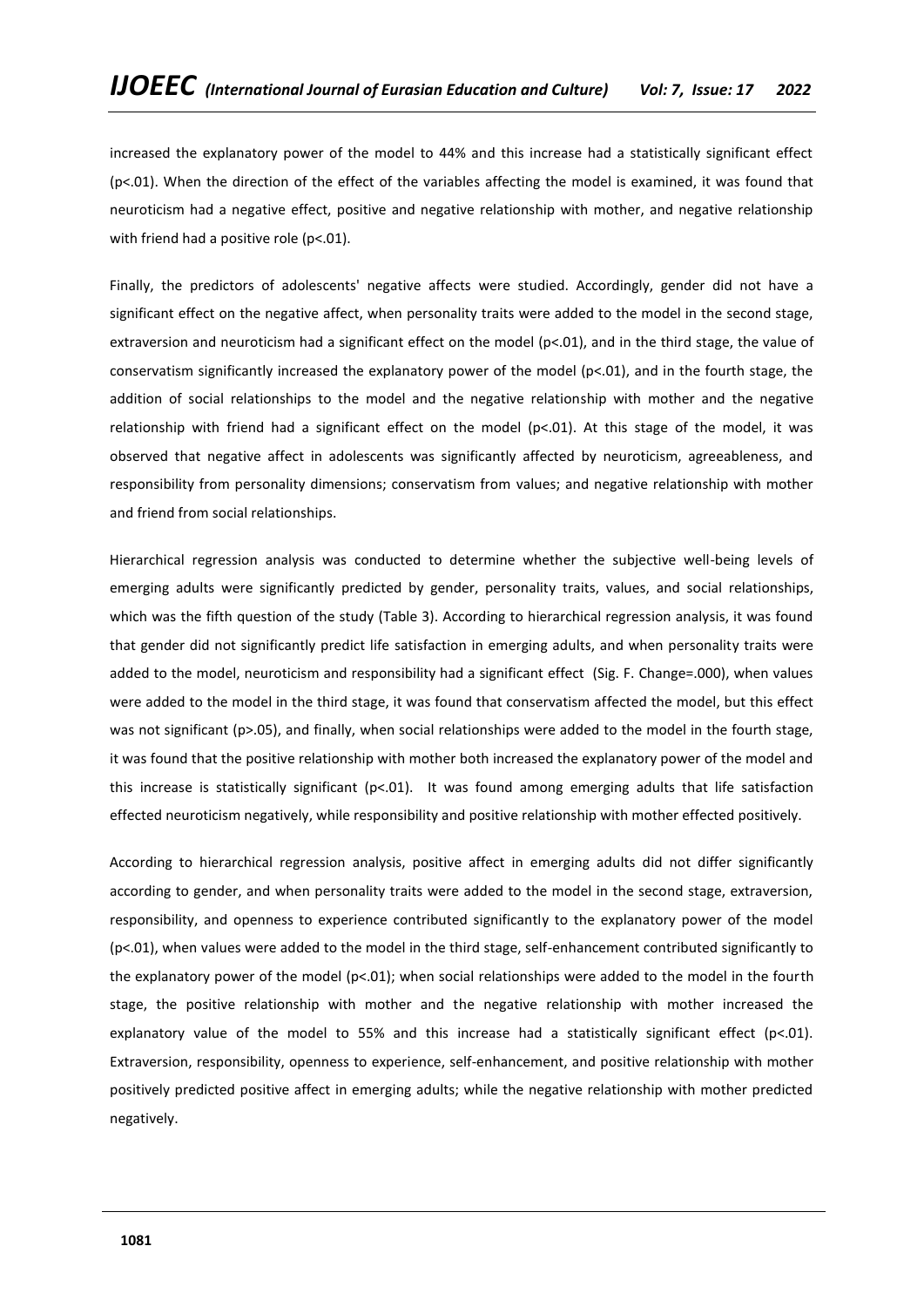|        |        | INCRAINE ATTECHT ETTERSTIR AUGUS<br><b>Life Satisfaction</b><br><b>Positive Affect</b> |                        |        |      |           |                        |              |           |          |                        | <b>Negative Affect</b> |           |                     |  |  |
|--------|--------|----------------------------------------------------------------------------------------|------------------------|--------|------|-----------|------------------------|--------------|-----------|----------|------------------------|------------------------|-----------|---------------------|--|--|
|        |        |                                                                                        | <b>SE</b><br>Adj.<br>В |        |      |           |                        |              |           |          |                        |                        |           |                     |  |  |
|        |        |                                                                                        | R <sup>2</sup>         |        |      | β         | Adj.<br>R <sup>2</sup> | B            | <b>SE</b> | β        | Adj.<br>R <sup>2</sup> | B                      | <b>SE</b> | β                   |  |  |
| Step 1 | Cont.  | Gen.                                                                                   | .000                   | $-.48$ | .45  | $-.05$    | .000                   | .53          | .83       | .03      | .002                   | $-1.10$                | .84       | $-.07$              |  |  |
| Step 2 | Cont.  | Gen.                                                                                   |                        | $-.56$ | .42  | $-0.06$   | .47                    | .59          | .61       | .04      | .47                    | $-.53$                 | .62       | $-.03$              |  |  |
|        | Pers.  | Ext.                                                                                   |                        | .05    | .04  | .07       |                        | .48          | .06       | $.37***$ |                        | $-.18$                 | .06       | $-.13***$           |  |  |
|        |        | Neo.                                                                                   | .16                    | $-.17$ | .04  | $-.25***$ |                        | $-.01$       | .06       | $-.01$   |                        | .73                    | .06       | $\mathbf{.56}^{**}$ |  |  |
|        |        | Agr.                                                                                   |                        | .01    | .05  | .01       |                        | $-.09$       | .07       | $-.06$   |                        | $-.18$                 | .07       | $-.12***$           |  |  |
|        |        | Conc.                                                                                  |                        | .15    | .04  | $.21***$  |                        | .38          | .06       | $.29***$ |                        | $-.09$                 | .06       | $-.07$              |  |  |
|        |        | <b>OE</b>                                                                              |                        | .03    | .04  | .04       |                        | .41          | .05       | $.32**$  |                        | $-.05$                 | .05       | $-.04$              |  |  |
| Step 3 | Cont.  | Gen.                                                                                   |                        | $-.42$ | .43  | $-.05$    |                        | .94          | .59       | .06      |                        | $-.38$                 | .63       | $-.02$              |  |  |
|        | Pers.  | Ext.                                                                                   |                        | .06    | .04  | .09       |                        | .41          | .06       | $.31***$ |                        | $-.20$                 | .06       | $-.15***$           |  |  |
|        |        | Neo.                                                                                   |                        | $-.18$ | .04  | $-.25***$ |                        | $-.07$       | .05       | $-.05$   |                        | .72                    | .06       | $.55***$            |  |  |
|        |        | Agr.                                                                                   |                        | $-.02$ | .05  | $-.02$    |                        | $-.09$       | .06       | $-.06$   |                        | $-.17$                 | .07       | $-.11*$             |  |  |
|        |        | Conc.                                                                                  | .17                    | .12    | .04  | $.17***$  | .52                    | .31          | .06       | $.23***$ | .48                    | $-.13$                 | .06       | $-.09*$             |  |  |
|        |        | <b>OE</b>                                                                              |                        | .03    | .04  | .04       |                        | .33          | .06       | $.25***$ |                        | $-.05$                 | .06       | $-.04$              |  |  |
|        | Values | <b>ST</b>                                                                              |                        | $-.01$ | .05  | $-.02$    |                        | .04          | .07       | .03      |                        | $-.10$                 | .07       | $-.07$              |  |  |
|        |        | <b>SE</b>                                                                              |                        | $-.02$ | .03  | $-.03$    |                        | .14          | .05       | $.16***$ |                        | .02                    | .05       | .02                 |  |  |
|        |        | <b>OC</b>                                                                              |                        | .01    | .05  | .02       |                        | .09          | .06       | .08      |                        | .06                    | .07       | .06                 |  |  |
|        |        | Cons.                                                                                  |                        | .07    | .03  | $.14*$    |                        | .07          | .04       | .08      |                        | .08                    | .04       | .09                 |  |  |
| Step 4 | Cont.  | Gen.                                                                                   |                        | $-.33$ | .41  | $-.04$    |                        | $1.1\,$<br>5 | .58       | .07      |                        | $-.21$                 | .63       | $-.013$             |  |  |
|        | Pers.  | Ext.                                                                                   |                        | .05    | .04  | .07       |                        | .37          | .06       | $.28***$ |                        | $-.22$                 | .06       | $-.16***$           |  |  |
|        |        | Neo.                                                                                   |                        | $-.17$ | .04  | $-.24**$  |                        | $-.08$       | .05       | $-.06$   |                        | .70                    | .06       | $.54***$            |  |  |
|        |        | Agr.                                                                                   |                        | $-.06$ | .05  | $-.07$    |                        | $-.07$       | .07       | $-.05$   |                        | $-.13$                 | .07       | $-.08$              |  |  |
|        |        | Conc.                                                                                  |                        | .08    | .04  | $.12*$    |                        | .37          | .06       | $.23***$ |                        | $-.10$                 | .06       | $-.07$              |  |  |
|        |        | <b>OE</b>                                                                              |                        | .04    | .04  | .05       |                        | .33          | .06       | $.25***$ |                        | $-.06$                 | .06       | $-.04$              |  |  |
|        | Values | <b>ST</b>                                                                              |                        | $-.01$ | .05  | $-.02$    |                        | .01          | .07       | .01      |                        | $-.12$                 | .07       | $-.09$              |  |  |
|        |        | <b>SE</b>                                                                              | .24                    | $-.01$ | .03  | $-.01$    | .55                    | .14          | .05       | $.16***$ | .48                    | .01                    | .05       | .02                 |  |  |
|        |        | OtoC                                                                                   |                        | $-.03$ | .04  | $-.04$    |                        | .05          | .06       | .05      |                        | .05                    | .07       | .05                 |  |  |
|        |        | Cons.                                                                                  |                        | .04    | .03  | .09       |                        | .05          | .04       | .06      |                        | .09                    | .05       | .09                 |  |  |
|        | Soc.   | PwM                                                                                    |                        | .22    | .05  | $.27***$  |                        | .19          | .06       | $.13***$ |                        | $-.01$                 | .07       | $-.01$              |  |  |
|        | Rel.   | <b>NwM</b>                                                                             |                        | $-.02$ | .04  | $-.02$    |                        | .17          | .06       | $-.11**$ |                        | .17                    | .07       | $\mathbf{.11}^{*}$  |  |  |
|        |        | PwF                                                                                    |                        | .07    | .05  | .08       |                        | .12          | .06       | .07      |                        | .04                    | .07       | .03                 |  |  |
|        |        | <b>NwF</b>                                                                             |                        | $-.01$ | .047 | $-.01$    |                        | .09          | .07       | .05      |                        | .03                    | .07       | .02                 |  |  |

**Table 3.** Personality, Values, and Social Relationships as Predictors of Life Satisfaction, Positive Affect and Negative Affect in Emerging Aduts

*Note. Predictors were entered in four blocks: Block 1 included gender (1=girls, 0=boys); Block 2 included personality variables (extraversion, neuroticism, agreeableness, conscientiousness, openness to experience); Block 3 included value variables (self-transcendence, self-enhancement, openness to change, conservation); Block 4 included social relationship variables (positive relationship with mother, negative relationship with mother, positive relationship with a friend, negative relationship with a friend). \*p< .05. \*\*p< .01.*

Finally, the predictors of emerging adults' negative affects were studied. Accordingly, gender did not have a significant effect on the negative affect, when personality traits were added to the model in the second stage, extraversion, agreeableness, and neuroticism had a significant effect on the model (p<.01), in the third stage, the values did not predict negative affect, and in the fourth stage, social relationships did not have a significant effect on the model (p>.05).

## **CONCLUSION and DISCUSSION**

In this study, in which the role of personality, values and social relations in subjective well-being in adolescents and emerging adults was examined, subjective well-being was handled with life satisfaction, positive emotion and negative emotion dimensions. The role of the independent variables of the research was examined separately for both developmental periods. As a result of the study, gender, extraversion, neuroticism,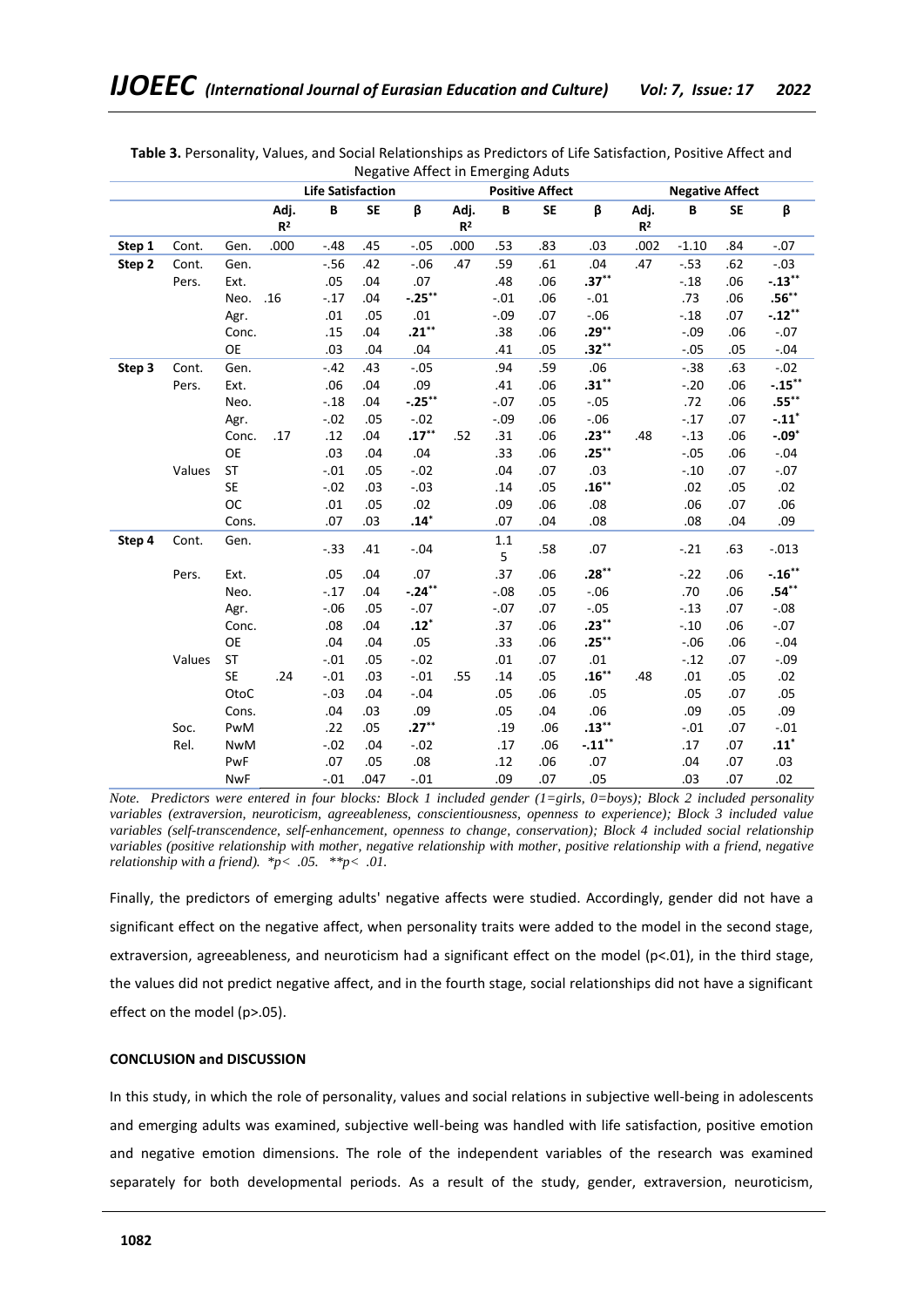consciousness and positive relationship with mother have a significant role in life satisfaction in adolescents; it has been observed that neuroticism, consciousness and a positive relationship with the mother have a significant role in emerging adults. In positive affect, extraversion, consciousness, openness to experience, positive relationship with mother, negative relationship with mother and negative relationship with friend had a significant role among adolescents; extraversion, consciousness, openness to experience, self-enhancement, positive relations with mother and negative relations with mother have a significant role in emerging adults. In the negative affect dimension of subjective well-being, neuroticism, agreeableness, consciousness, conservatism, negative relationship with mother and negative relationship with friend had a significant role among adolescents; on the other hand, it was concluded that extraversion, neuroticism and negative relationship with the mother had a significant role in emerging adults. Discussion of the findings from the study is presented in stages below.

One of the results of the research, it was found that both life satisfaction and positive affect scores of adolescents were significantly higher than the scores of emerging adults. Studies in the literature suggesting that differences in life satisfaction and age are in favor of young people have explained this situation by the fact that younger people have higher life energies (Gülcan, 2014). It is thought that high energy at young ages also has a positive effect on positive affect.

In the study, after determining whether subjective well-being differed according to the developmental period, the correlation and hierarchical regression analyzes were performed in which gender was assigned as the control variable. Hierarchical regression analysis was performed separately for adolescents and emerging adults, and the findings were discussed in a developmental context. As a result of the research, it was found that neuroticism contributed negatively to explaining life satisfaction in both adolescents and emerging adults, and positively to explaining negative affect, as expected. When considered in terms of values, it was found that conservatism made a positive contribution to life satisfaction and explaining negative affect in adolescents, while self-enhancement made a positive contribution to explaining positive affects in emerging adults. When considered in terms of social relationships, a positive relationship with mother made a positive contribution to the expression of life satisfaction and positive affect in adolescents, while a negative relationship with mother made a positive contribution to the explanation of negative affect. In emerging adults, a positive relationship with mother contributed positively to life satisfaction and positive affectual expression. When the predictive role of gender according to the developmental period were examined in the hierarchical model tested, it was found that while there was a difference in favor of males in terms of life satisfaction in adolescents, there was no significant difference in emerging adults. This finding of the study is also supported by different studies (Chen et al., 2019; Çetinkaya, 2004; Eryılmaz & Ercan, 2011; Tuzgöl-Dost, 2007). Researchers also associate this difference with the fact that the gender is more pronounced in adolescents, as girls experience sudden physical changes faster than boys during adolescence, and low self-perception results from the inability to adapt to these changes (Biseggeretal.,2005).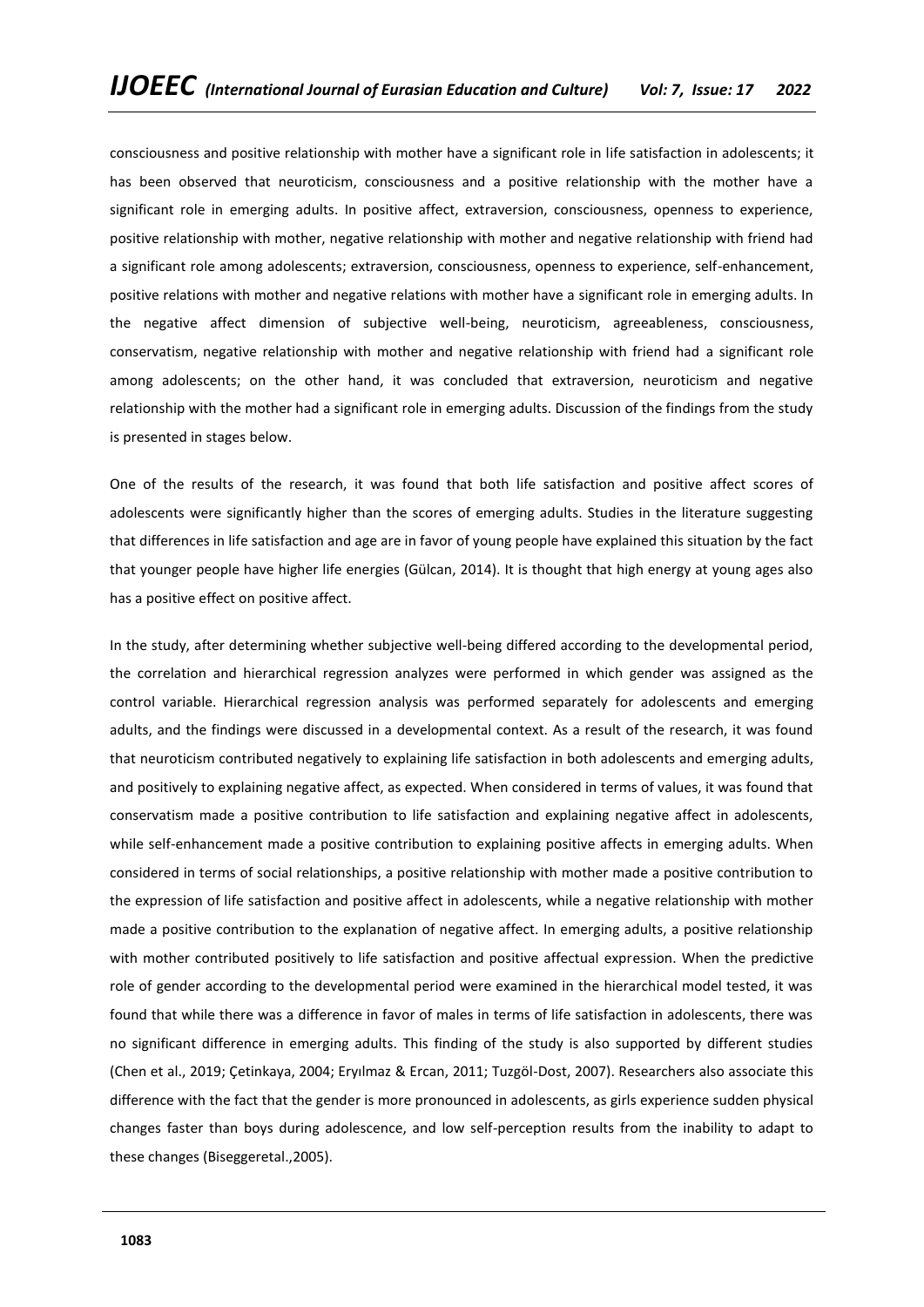In the second stage of the subjective well-being model, the predictive roles of personality on life satisfaction, positive affect, and negative affect were examined. In the second stage, it was found that extraversion, neuroticism, and responsibility in adolescents; and neuroticism and responsibility in emerging adults significantly affected the life satisfaction model. While individuals with high responsibility scores increase their life satisfaction by keeping their quality of life high (McCrae & Costa, 1991), neuroticism has negative evaluations of life (Costa & McCrae, 1988; McCrae & Costa, 1991), while extroversion has positive evaluations of life (Costa & McCrae, 1980; McCrae & Costa, 1991). In this study, it is thought that while extraversion affects the life satisfaction model in adolescents, its absence in emerging adults is related to the separationindividuation processes of adolescents and emerging adults. That is, extraversion is associated with a more positive influence on the environment (Wayne et al., 2004; McCrea & Costa, 2003). Naturally, the positive interaction with the environment plays a key role in the evaluation of life and thus life satisfaction of the adolescent whose separation from the family has just begun, and for the emerging adult, who is at a more advanced point in the individuation process than the adolescent, the positive interaction with the environment that will be brought by being extrovert may not have a significant predictive role on life satisfaction.

In the second stage of the positive affect model, it was found that extraversion, responsibility, and openness to experience had a significant predictive role on both adolescents and emerging adults. In the second stage of the negative affect model, it was found that neuroticism and agreeableness in adolescents; and extraversion, neuroticism, and agreeableness in emerging adults had a significant predictive role on the model. Steel et al. (2008) state that especially extraversion and neuroticism are almost the same as positive and negative affective dimensions of SWB. Because while extraversion affects positive affect, neuroticism is seen as the source of negative affect (Argyle, 1996; Garcia & Erlandsson, 2011). In this study, it was found that responsibility had an predictive role on positive affect, and compliance had a predictive role on negative affect. It is thought that this situation may be related to cultural factors. Although Turkish society is generally defined as a society with a relational self-construal (Hofstede, 2001); it was observed that Turkish society displays an autonomousrelational self-construal with the changing social structure (Kağıtçıbaşı, 2017). In both self-construals, the individual builds a self over both himself/herself and his/her environment, and relationships with the environment are very important. From this perspective, since the acceptance of people with high responsibility scores by the environment will increase, the positive affect will increase, and in the case of low consciousness, the decrease in the acceptance of the individual by the environment and the increase in negative affect becomes a more understandable result.

In the third stage of the model, the values were added to the model and it was examined whether there was a significant change in the explanatory power of the models. Conservatism was a significant predictor in both adolescents and emerging adults in the life satisfaction model, but this predictor only contributed significantly to the adolescents' life satisfaction model. Conservatism is a structure that ensures the continuation of predictability in the relationships of the individual with the structures such as family and society (Schwartz et al., 2012). On the one hand, adolescents try to declare their independence, on the other hand, their close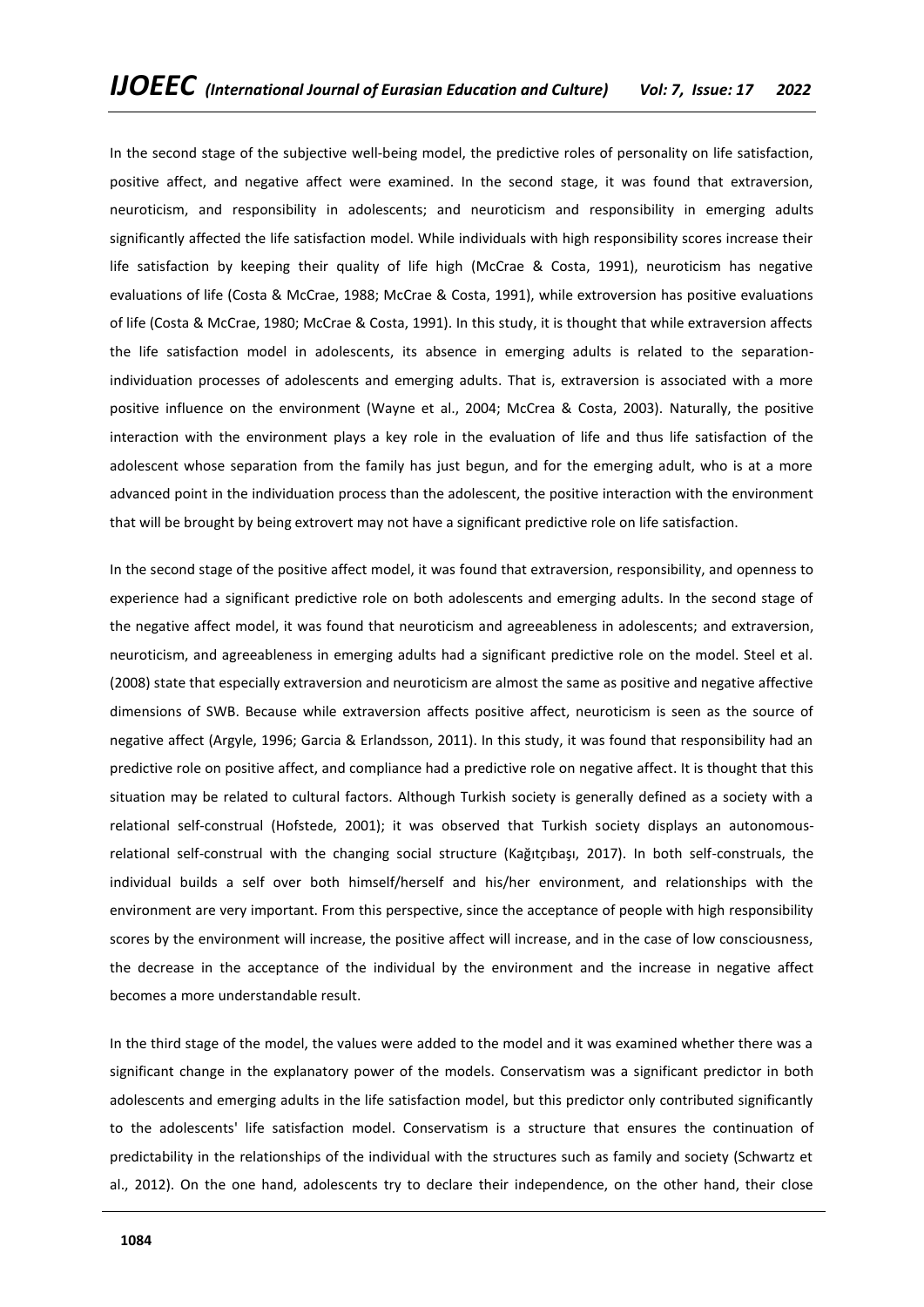relationships with the family continue. Therefore, it is understandable that family relationships are more important to adolescents in their perception of life than emerging adults who are separated from their families and are closer to being independent individuals.

When the third stage of the positive affect model was examined, it was found that self-enhancement had a significant predictive role on both the adolescent and emerging adult model, while conservatism had a significant predictive role only on the adolescent model. Each value axis is expected to satisfy a need, while self-enhancement is expected to satisfy competence needs (Sagiv et al., 2004). Significantly, self-enhancement values that serve the need for competence affect positive affect for adolescents who have just begun to struggle for independence and for adults who have been showing this effort for a while. The fact that conservatism only affects the positive affect model of adolescents may be due to the intense relationship of the adolescent with the family, which was shared before.

In the last stage of the model, social relationships dimensions were added and it was examined whether they had a significant predictive role on the model. When the predictive roles of the relationship with mothers and friend on subjective well-being are examined in a developmental context, it was observed that a positive relationship with mother affects the life satisfaction of both adolescents and emerging adults. From the beginning of adolescence, the time spent with parents decreases, and the tendency to become Affectally independent from parents increases (Collins & Russell, 1991; Larson & Richards, 1991); In adulthood, the parent-child relationship is usually characterized by frequent contact and Affectal closeness (Lye, 1996). However, the result of this research showed that although independence from the family begins to increase with adolescence, being in a positive relationship with the mother also affects the general satisfaction with life for both adolescents and emerging adults. It was found that this situation is also reflected in the positive affect model, which is another dependent variable of the research. Even if university students go to different cities for higher education in Turkey, their ties with their families continue to be strong (Kağıtçıbaşı, 1996, 2019). A limited number of studies on emerging adults in Turkish culture show that relationships with family members play a more important role in the psychological well-being of emerging adults when compared to friends (e.g., Alabucak & İşmen-Gazioğlu, 2019).

In the last stage of the negative affect model, a negative relationship with mother and a negative relationship with friend in adolescents, and a negative relationship with mother in emerging adults had a significant predictive role on the model. Although the time spent by the adolescents with the family decreased, it was observed that the negative relationship with both friends and mother had predictive role on negative affect, but only the mothers' predictive rolewas observed in emerging adults. The findings obtained from this study are consistent with various studies in which positive relationships with family and close friends show positive relationships with subjective well-being (Demir et al., 2007; Gallagher & Vella-Brodrick, 2008; Pinquart & Sörensen, 2000; Reisoğlu, 2014), and negative relationships with mother affect negative affect (Argyle, 1987; Demir et al., 2007; Gallagher & Vella-Brodrick, 2008; Reisoğlu, 2014; Saygın, 2008).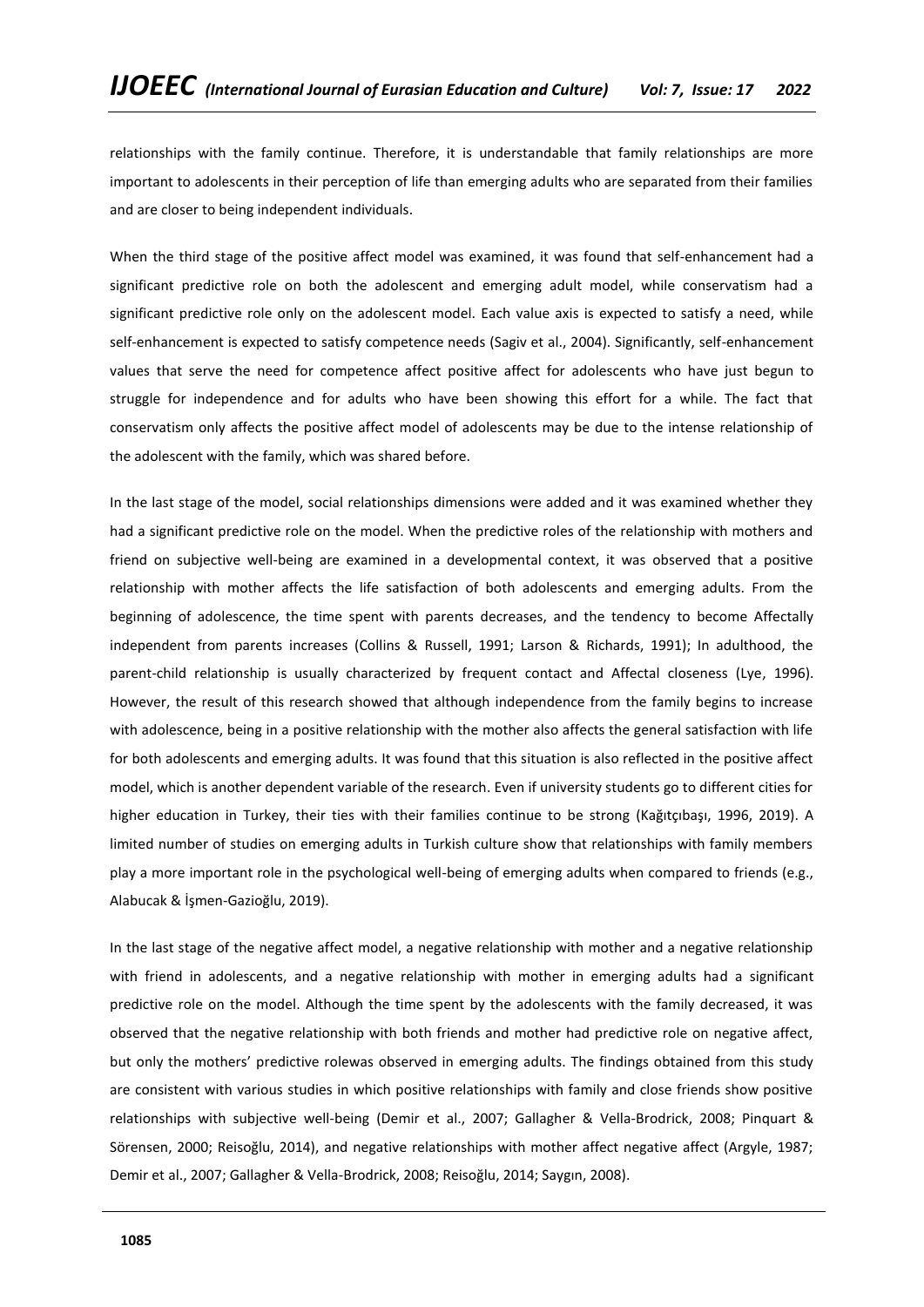## **RECOMMENDATIONS**

As a result of this research, it was found that personality, values, and social relationships contributed to the subjective well-being of adolescents and emerging adults. Neuroticism in both adolescents and emerging adults, conservatism in adolescents, self-enhancement in emerging adults, and a positive relationship with mother in both adolescents and emerging adults contribute to subjective well-being.

At this point, it is necessary to mention some limitations of the research. In the study, differences were observed between high school and university students when examining the life satisfaction dimension of subjective well-being by gender. It is thought that investigating the gender-based differences on the life satisfaction variable with qualitative methods will yield more detailed results on the subject. In the study, social relationships were limited to the mother and the closest friend of the same sex. In prospective studies where subjective well-being and social relationships variables will take place, the participation of other people in the individual's social network in the research will provide a better understanding of the relationships between these variables and their effects on each other. In addition, examining the relationships with parents of the same sex and with parents of different sexes is likely to enrich the subject. To better understand the individual and social determinants of subjective well-being in Turkey, it is thought that the relationships between the individual variables (such as personality) and the social variables (such as values, self-construals, and social relationships) should also be examined. The Relationship Network Inventory-Short Form, used in the research to evaluate social relationships, gives a general measure of positive and negative qualities of the relationship. It is thought that the development of measurement tools that measure the quality of relationships in more detail will be beneficial, especially in examining relationships in developmental terms. Finally, the principle of accessibility was used to determine the sample of this study. It is thought that the use of a random sampling method in further studies is necessary to generalize the results.

# **ETHICAL TEXT**

This article which is based on the doctoral dissertation, completed in 2017, which of the first author was directed by the second author. In this article, the journal writing rules, publication principles, research and publication ethics, and journal ethical rules were followed. The responsibility belongs to the author (s) for any violations that may arise regarding the article.

**Author(s) Contribution Rate:** The authors have not declared any conflict of interest. In this study, the contribution rate of the first author is 70%, and the contribution rate of the second author is 30%.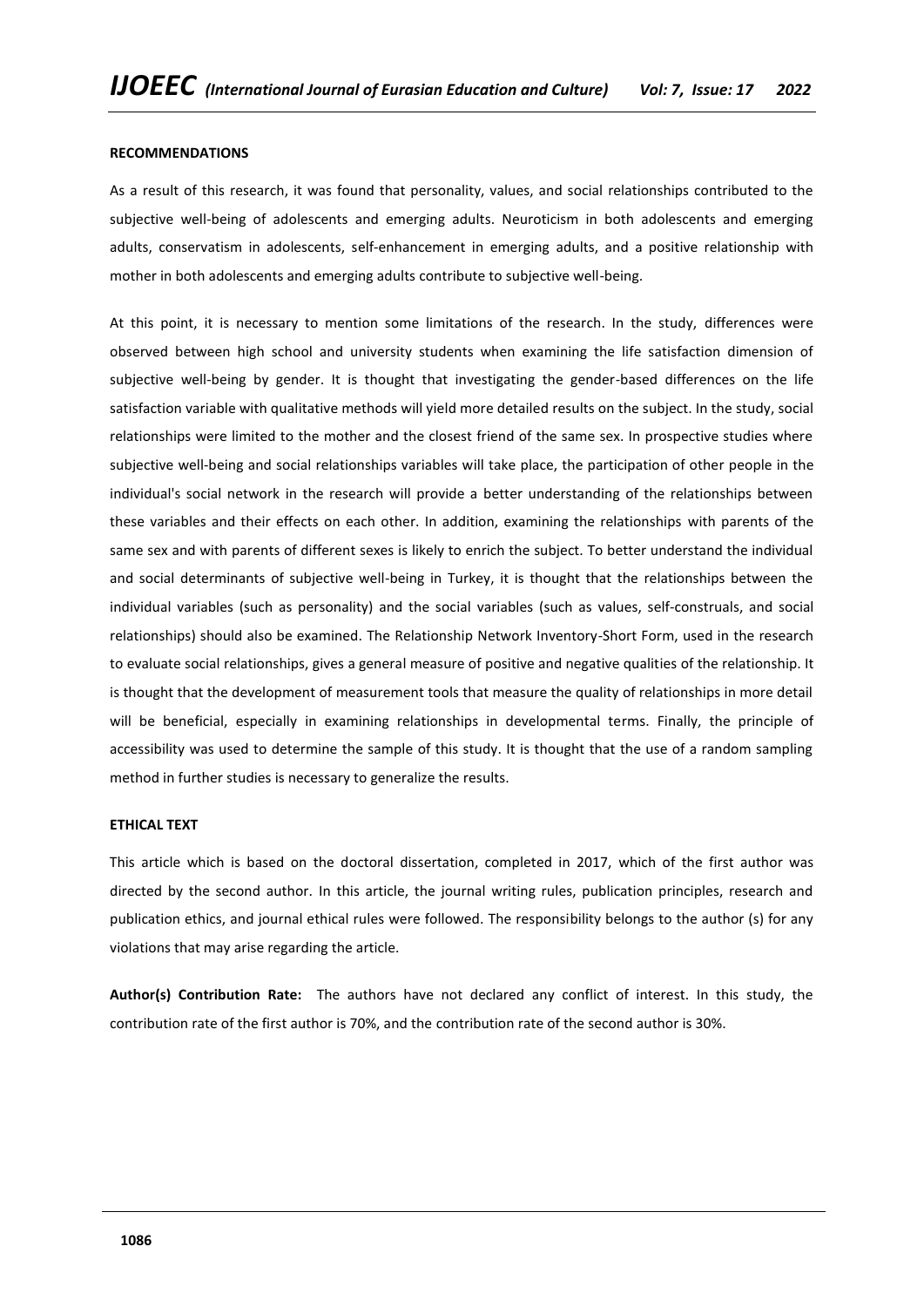#### **REFERENCES**

- Alabucak, E., İşmen Gazioğlu, E. (2019). *Beliren Yetişkinlerin Psikolojik Iyi Oluşlarını Açıklamada Yalnızlık, Sosyal Destek ve Kardeş Ilişkilerinin Rolü.* 3. Avrasya Pozitif Psikoloji Kongresi. "İyi Oluşun Kaynakları".
- Amati, V., Meggiolaro, S., Rivellini, G., & Zaccarin, S. (2018). Social relations and life satisfaction: The role of friends. *Genus, 74*(1), https://doi.org/10.1186/s41118-018-0032-z
- Argyle, M. (1996). *Subjective wellbeing.* In A. Offer (Eds.), *In pursuit of the quality of life.* Oxford University Press.
- Aydın, D. (1999). *Social network composition, social support and psychological wellbeingin first metu students: A longitudinal investigation.* (Unpublished master thesis). Middle East Technical University.
- Barber, B. K. (1996). Parental psychological control: Revisiting a neglected construct. *Child Development, 67*(6), 3296-3319[. https://doi.org/10.1111/j.1467-8624.1996.tb01915.x](https://doi.org/10.1111/j.1467-8624.1996.tb01915.x)
- Bisegger, C., Cloetta, B., & Rueden, V. (2005). Health-related quality of life: gender differences in childhood and adolescence. *Soz Praventivmed, 50*, 281–291. DOI 10.1007/s00038-005-4094-2
- Boyd, D. & Bee, H. (2015). *Life span development*. Pearson.
- Bölükbaşı, A. & Kırdök, O. (2019). The mediating role of future orientation in the relationship between career adaptability and life satisfaction in high school students. *Education & Science, 44*(2), 77-91. DOI: 10.15390/EB.2019.8090
- Burger, M. J. (2006). *Kişilik*. Kaknüs.
- Chen, X, Cai, Z., He, J. & Fan, X. (2019). Gender differences in life satisfaction among children and adolescents: A meta-analysis. *Journal of Happiness Studies*, pp. 1-29, 10.1007/s10902-019-00169-9
- Chen, W., Zhang, D., Pan, Y., Hu, T., Liu, G., & Luo, S. (2017). Perceived social support and self-esteem as mediators of the relationship between parental attachment and life satisfaction among Chinese adolescents. *Personality and Individual Differences, 108*, 98-102. <https://doi.org/10.1016/j.paid.2016.12.009>
- Collins, W. A., & Laursen, B. (2004). Changing relationships, changing youth: Interpersonal contexts of adolescent development. *The Journal of Early Adolescence, 24,* 55–62. DOI: 10.1177/0272431603260882
- Costa, P. T., & McCrae, R. R. (1980). Influence of extraversion and neuroticism on subjective well-being: Happy and unhappy people. *Journal of Personality and Social Psychology, 38,* 668–678.
- Costa, P.T. & McCrae, R. R. (1988). Personality in adulthood: A six-year longitudinal study of self-reports and spouse ratings on the NEO Personality Inventory. *Journal of Personality and Social Psychology, 54*(5), 853-863.
- Çetinkaya, H. (2004). *Beden imgesi, beden organlarından memnuniyet, benlik saygısı, yaşam doyumu ve sosyal karşılaştırma düzeyinin demografik değişkenlere göre farklılaşması* [Yayımlanmamış Yüksek Lisans Tezi]. Mersin Üniversitesi.
- Demir, M., Özdemir, M. (2010). Friendship, Need Satisfaction and Happiness. *Journal of Happiness Studies. 11,* 243–259. DOI 10.1007/s10902-009-9138-5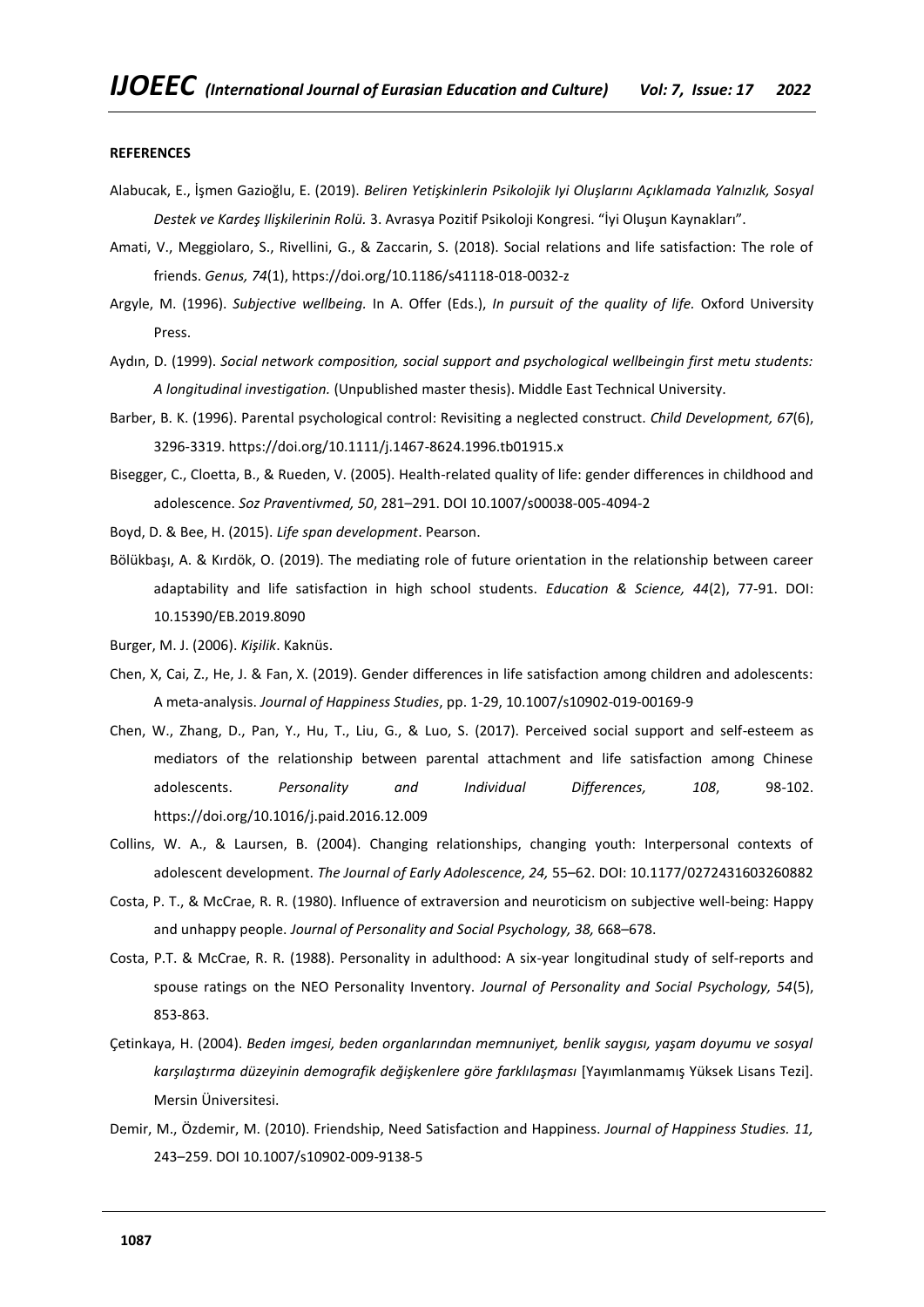- Demir, M., Özdemir, M. & Weitekamp (2007). Looking to happy tomorrows with friends: Best and close friendships as they predict happiness. *Journal of Happiness Studies, 8,* 243–271. DOI 10.1007/s10902- 006-9025-2
- Demir, M. & Weitekamp, L. (2007). I am so happy cause today I found my friend: Friendship and personality as predictors of happiness. *Journal of Happiness Studies, 8,* 181–211. DOI 10.1007/s10902-006-9012-7
- DeYoung, C. G. (2006). Higher-order factors of the Big Five in a multi-informant sample. *Journal of Personality and Social Psychology, 91,*1138–1151. DOI 10.1007/s10902-006-9012-7
- DeYoung, C. G., Hasher, L., Djikic, M., Criger, B., & Peterson, J. B. (2007). Morning people are stable people: Circadian rhythm and the higher-order factors of the Big Five. *Personality and Individual Differences, 43,* 267–276.<https://doi.org/10.1016/j.paid.2006.11.030>
- DeYoung, C. G., Peterson, J. B. & Higgins, D. M. (2005). Sources of openness/intellect: Cognitive and neuropsychological correlates of the fifth factor of personality*. Journal of Research in Personality, 35,* 247–277. DOI: 10.1111/j.1467-6494.2005.00330.x
- Diener, E. (1984). Subjective well- being. *Psychological Bulletin, 95*(3), 542- 575. [https://doi.org/10.1177/0146167285111008](https://doi.org/10.1177%2F0146167285111008)
- Diener, E. & Lucas, R. E. (1999). *Personality and subjective well-being.* In Kahneman, D., Diener, E., & Schwarz, N. (Eds.), Well-being: The foundations of hedonic psychology (pp. 213– 229). Russell Sage Foundation.
- Digman, J. M. (1997). Higher-order factors of the big five. *Journal of Personality and Social Psychology, 73*, 1246-1256.
- Doğan, T. (2013). Beş faktör kişilik özellikleri ve öznel iyi oluş. *Doğuş Üniversitesi Dergisi, 14* (1), 56-64.
- Ercan, H. (2019). Ergenlerde yaşam doyumunun demografik değişkenler, ebeveyn tutumları ve kişilik özellikleri açısından incelenmesi. *Bolu Abant İzzet Baysal Üniversitesi Eğitim Fakültesi Dergisi, 19* (2), 501-516. <https://doi.org/10.17240/aibuefd.2019.19.46660-424906>
- Eryılmaz, A., Ercan, L. (2011). An analysis of the relationship between subjective well being and perceived control. *Elementary Education Online, 9*(3), 952-959.
- Furman, W., & Buhrmester, D. (1985). Children's perceptions of the personal relationships in their social networks. *Developmental Psychology,21*, 1016-1024.
- Furman, W., & Buhrmester, D. (2010). *Network of Relationships Questionnaire Manual*. Unpublished manuscript.
- Gál, Z., Kasik, L., Jámbori, S., Fejes, J. B. & Nagy, K (2021). Social problem-solving, life satisfaction and well-being among high school and university students. *International Journal of School & Educational Psychology*, DOI: 10.1080/21683603.2020.1856249
- Gallagher, E. M., &Vella-Brodrick, D. A. (2008). Social support and emotional intelligence as predictors of subjective well-being. *Personality and Individual Differences, 44*, 1551-1561. <https://doi.org/10.1016/j.paid.2008.01.011>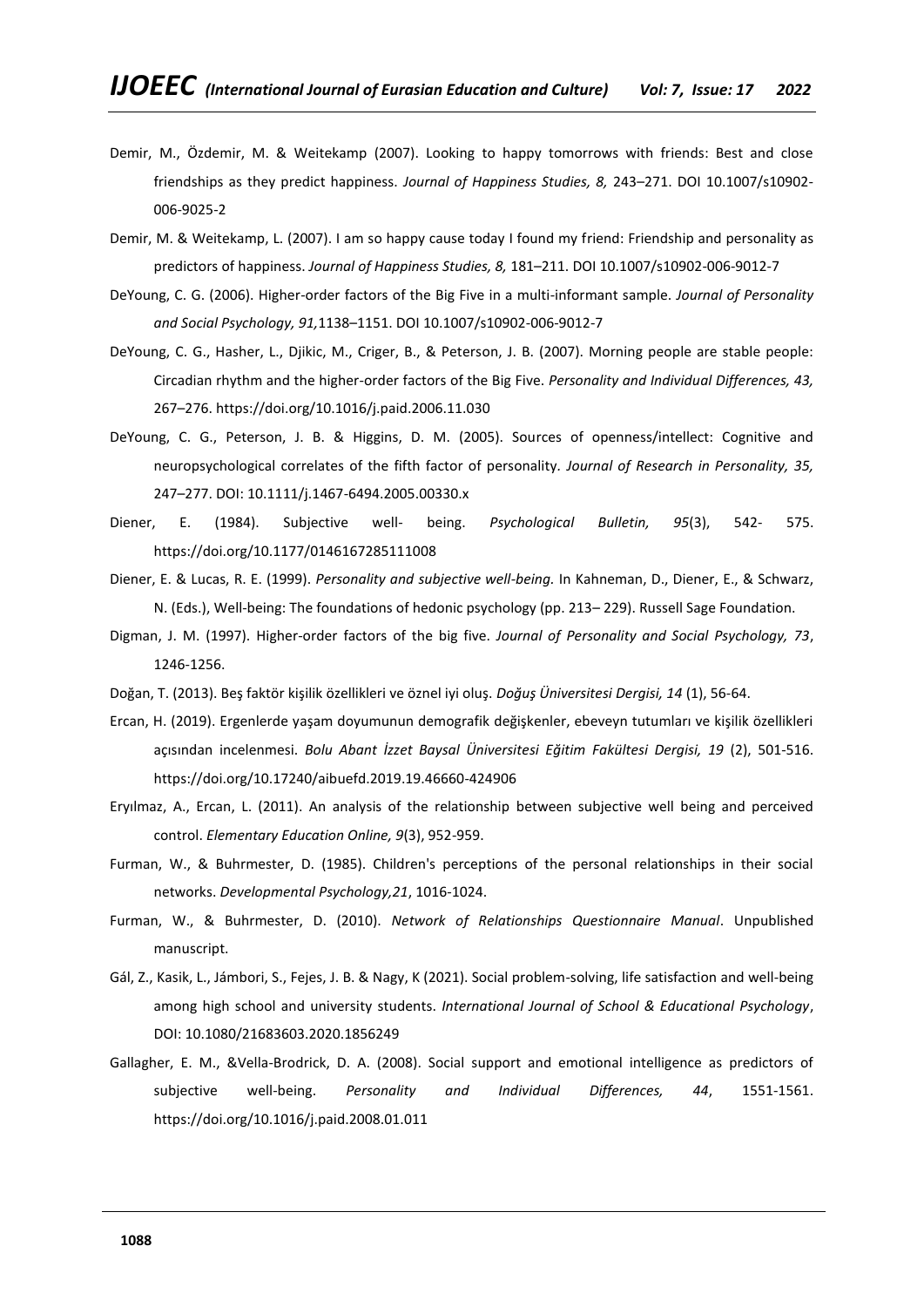- Garcia, D., & Erlandsson, A. (2011). The relationship between personality and subjective well-being: different association patterns when measuring the affective component in frequency and intensity. *Journal Happiness Studies, 12*, 1023-1034.
- Goldberg, L. R. (1990). An alternative description of personality: The big five factor structure. *Journal of Personality and Social Psychology, 59*(6), 1216-1229. [https://doi.org/10.1037/0022-3514.59.6.1216](https://psycnet.apa.org/doi/10.1037/0022-3514.59.6.1216)
- Gülcan, A. (2014). Genç yetişkinlerde iyimserliğin mutluluk ve yaşam doyumu üzerindeki etkisinin incelenmesi. [Yayımlanmamış Yüksek Lisans Tezi]. Fatih Üniversitesi.
- Haller, M., & Hadler, M. (2006). How social relations and structures can produce happiness and unhappiness: An international comparative analysis. *Social Indicators Research, 75*, 169-216. DOI 10.1007/s11205- 004-6297-y
- Haslam, N., Whelan, J., & Bastian, B. (2009). Big Five traits mediate associations between values and subjective well-being. *Personality and Individual Differences 46*, 40–42.<https://doi.org/10.1016/j.paid.2008.09.001>
- Hofstede, G. (2001). *Culture's consequences: Comparing values, behaviors, institutions and organizations across nations*. Sage.
- Joshanloo, M., &Ghaedi, G. (2009). Value priorities as predictors of hedonic and eudaemonic aspects of wellbeing. *Personality and Individual Differences, 47*, 294-298[. https://doi.org/10.1016/j.paid.2009.03.016](https://doi.org/10.1016/j.paid.2009.03.016)
- Kağıtçıbaşı, Ç. (1996). *İnsan, aile, kültür [Human, family, culture]*. Remzi.
- Kağıtçıbaşı, Ç. (2017). *Family, self, and human development across cultures: Theory and applications.* Taylor & Francis.
- Kağıtçıbaşı, Ç. (2019). Benlik, aile ve insan gelişimi, kültürel psikolojide kuram ve uygulamalar [Family, self, and human development across cultures: Theory and application] (5th Ed.). KÜY.
- Kim, M. Y., Joshanloo, M., & Foldesi, E. (2018). Relationship between emotional expression discrepancy and life satisfaction across culture and personal values. *Current Psychology, 39*, 1087-1097. https://doi.org/10.1007/s12144-018-9826-6
- Larson, R. W., Richards, M. H., Moneta, G., Holmbeck, G., & Duckett, E. (1996). Changes in adolescents' daily interactions with their families from ages 10 to 18: Disengagement and transformation. *Developmental Psychology, 32*, 744-754. [https://doi.org/10.1037/0012-1649.32.4.744](https://psycnet.apa.org/doi/10.1037/0012-1649.32.4.744)
- Lightsey, O. R., (1996). What leads to wellness? The role of psychological resources in well-being. *The Counseling Psychologist, 24*(4), 589-735[. https://doi.org/10.1177/0011000096244002](https://doi.org/10.1177%2F0011000096244002)
- Lucas, R. E., & Donnellan, M. B. (2009). Age differences in personality: evidence from a nationally representative Australian sample. *Developmental Psychology, 45*, 1353–1363. https://doi.org/10.1037/a0013914
- Lucas, R. E., & Dyrenforth, P. S. (2006). *Does the existence of social relationships matter for subjective wellbeing?* Vohs, Kathleen D. (Ed); Finkel, Eli J. (Ed), (2006). Self and relationships: Connecting intrapersonal and interpersonal processes. (pp. 254-273). Guilford Press, xv, 432 pp.
- Lye, D.N. (1996). Adult child–parent relationships. *Annual Review of Sociology, 22*, 79–102.

McCrae, R.R., &Costa, P.T. (2003). *Personality in adulthood: A five-factor theory perspective*. Guilford Press.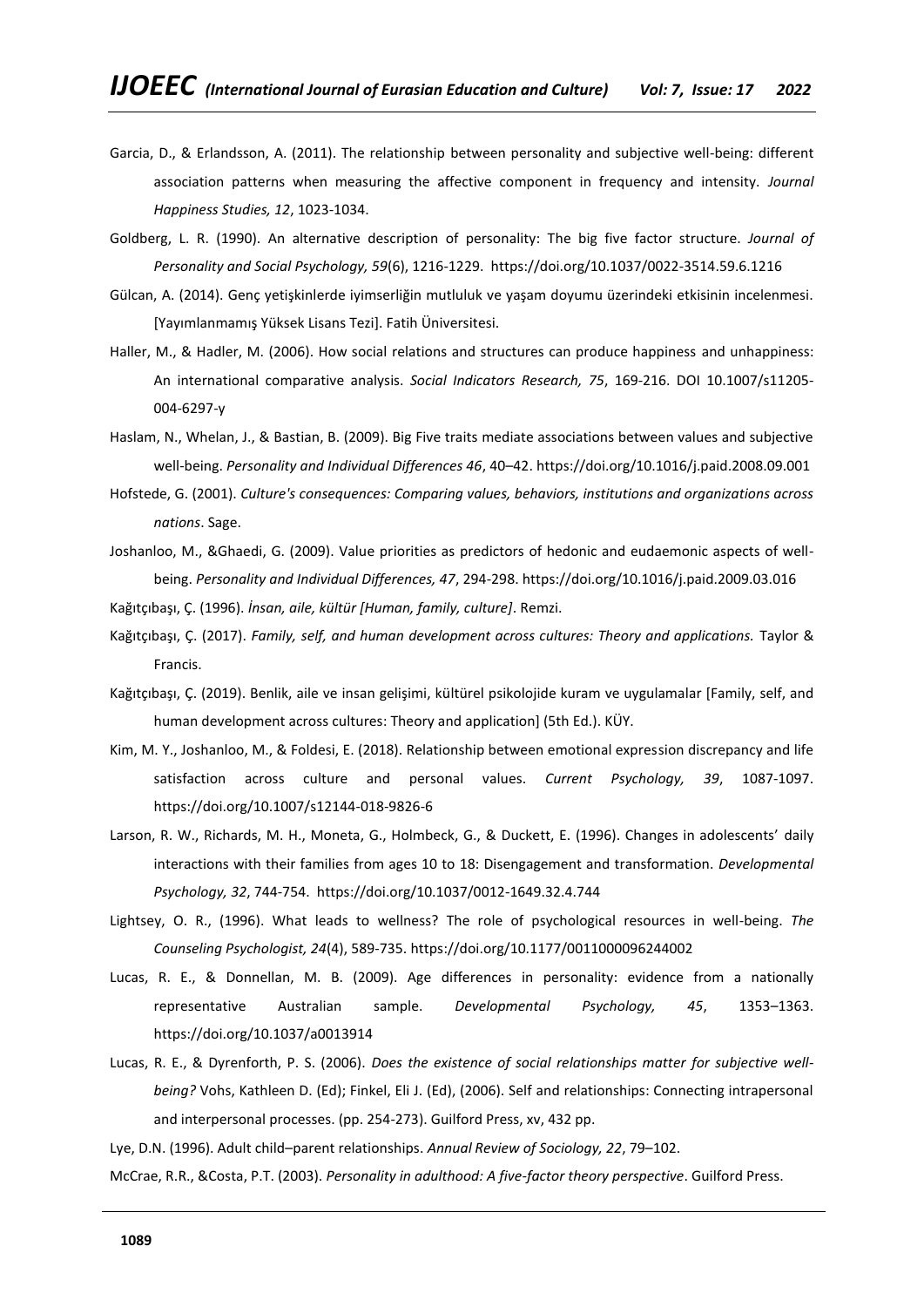- McCrae, R. R., & Costa, P. T. Jr. (1991). Adding liebe und arbeit: The full five-factor model and well-being. *Personality and Social Psychology Bulletin, 17*, 227–232. [https://doi.org/10.1177/014616729101700217](https://doi.org/10.1177%2F014616729101700217)
- Maciuszek, J., Polczyk, R., & Tucholska, K. (2019). Direct and indirect relationships between life satisfaction, values, and time perspectives: Research on a sample of Polish students. *Advances in Cognitive Psychology, 15*(2). 133-142. http://dx.doi.org/10.5709/acp-0263-0 .
- Monetle, D. R., Sullivan, T., & De Jong, C. R. (1990). Applied social research. Harcourt Broce Jovanovich, Inc
- Oishi, S., Diener E., Suh, E., &Lucas, R. E. (1999). Value as a moderator in subjective well-being. european journal of social psychology. *Journal of Personality 67*(1), 157-184. [https://doi.org/10.1111/1467-](https://doi.org/10.1111/1467-6494.00051) [6494.00051](https://doi.org/10.1111/1467-6494.00051)
- Okwaraji, F. E., Nduanya, C. U., Okorie, A., & Okechukwu, H. E. (2019). Personality traits, happiness and life satisfaction, in a sample of Nigerian adolescents. *The Journal of Medical Research, 3*, 284–289. <https://doi.org/10.31254/jmr.2017.3609>

Olver, J.M., &Mooradian, T.A. (2003). Personality traits and personal values: a conceptual and empirical integration. *Personality and Individual Differences, 35,* 109-125

- Pinquart, M., & Sörensen, S. (2000). Influences of socioeconomic status, social network, and competence on subjective well-being in later life: A meta-analysis. *Psychology and aging, 15*(2), 187-224. [https://doi.org/10.1037/0882-7974.15.2.187](https://psycnet.apa.org/doi/10.1037/0882-7974.15.2.187)
- Reisoğlu, S. (2014). *Üniversite öğrencilerinin öznel iyi oluşlarını yordamada beş faktör kişilik özellikleri, mizah tarzları ve duygusal zekânın rolü.* [Yayımlanmamış doktora tezi]. Karadeniz Teknik Üniversitesi.
- Roccas, S., Sagiv, L., Schwartz, S. H., & Knafo, A. (2002). The big five personality factors and personal values. *Personality And Social Psychology Bulletin, 28*(6), 789-801[. https://doi.org/10.1177/0146167202289008](https://doi.org/10.1177%2F0146167202289008)
- Roysamb, E., Nes, R. B., Czajkowski, N.O., & Vassend, O. (2018). Genetics, personality and wellbeing. A twin study of traits, facets and life satisfaction. *Sci Rep, 8,* 12298. [PubMed: 30120258]
- Sagiv, L., Roccas, S., & Hazan, O. (2004). *Value pathways to well-being: Healthy values, valued goal attainment, and environmental congruence*. In A. Linley & J. Stephen (Eds.), Positive psychology in practice. John Wiley.
- Santrock, J. W. (2012). *Yaşam Boyu Gelişim*. (Çev. Ed. Galip Yüksel) Nobel Yayınevi.
- Schwartz SH (2011). Studying values: Personal adventure, future directions. *Journal of Cross Cultural Psychology, 42*(2):307–319. [https://doi.org/10.1177/0022022110396925](https://doi.org/10.1177%2F0022022110396925)
- Schwartz, S. H. (1992). Universals in the content and structure of values: Theoretical advances and empirical tests in 20 countries, *Advances in Experimental Social Psychology, 25,* 1-65. [https://doi.org/10.1016/S0065-2601\(08\)60281-6](https://doi.org/10.1016/S0065-2601(08)60281-6)
- Schwartz, S. H. (2004). A Proposal for Measuring Value Orientations Across Nations. Chapter 7 in ESS Questionnaire Development Package of the European Social Survey.